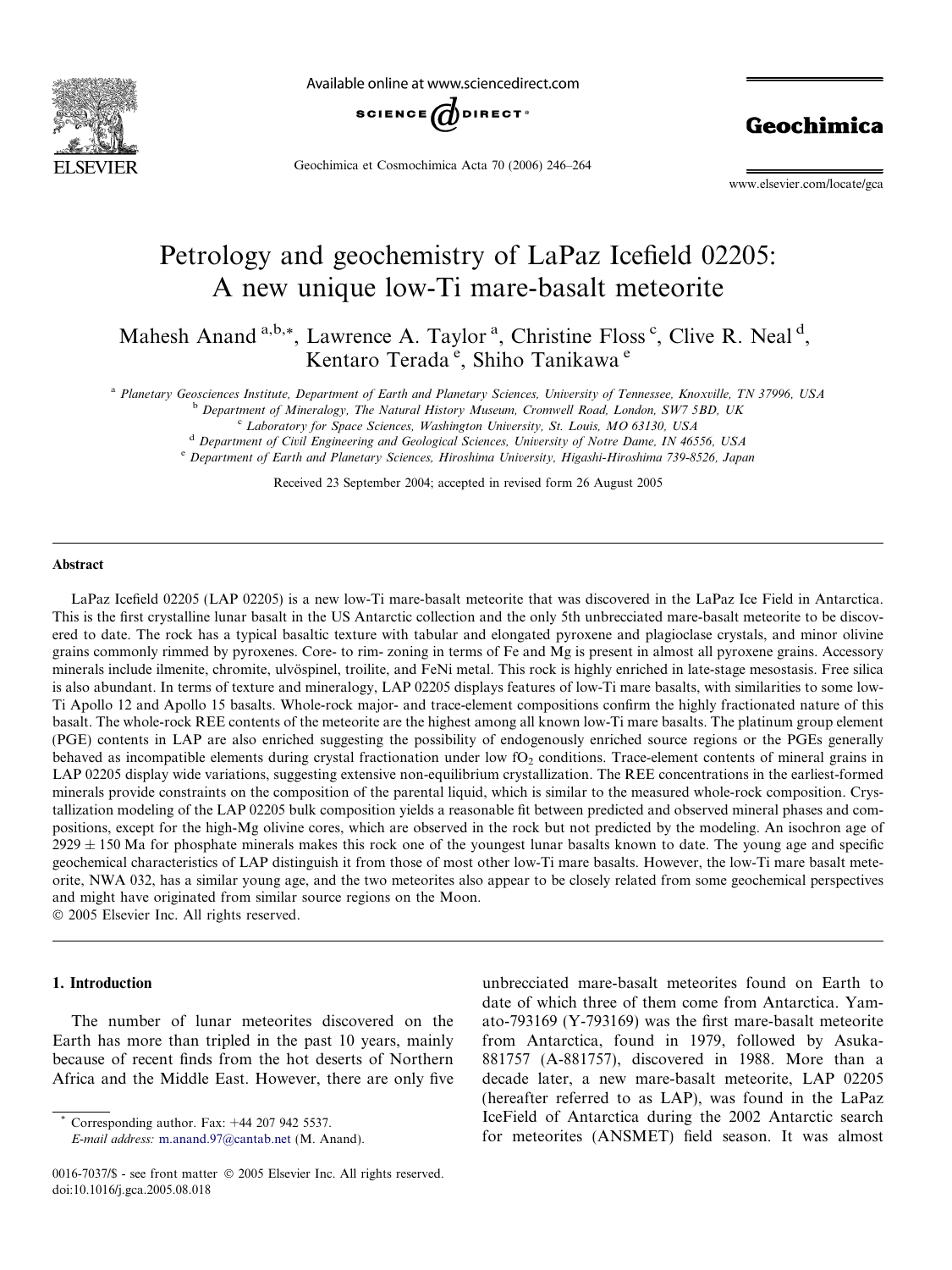entirely covered by a fusion crust. It is the largest marebasalt meteorite with a total weight of 1.23 kg. Subsequently, four more mare-basalt meteorites (LAP 02224, 02226, 02436, and 03632) have been discovered from the same general area and are thought to be portions of the same material from the original fall (e.g., [Collins et al.,](#page-16-0) [2005; Day et al., 2005\)](#page-16-0). Considered together, all pieces of LAP meteorites yield a total weight of  $\sim$ 1.9 kg. The rock is moderately shocked, with some impact-melt veins. Terrestrial weathering features are minimal at both macroscopic and microscopic levels.

[Anand et al. \(2004\)](#page-16-0) presented a preliminary mineralogical, textural, and geochemical description of this meteorite. This initial examination confirmed the lunar origin of LAP 02205 and its classification as a low-Ti mare basalt. The other four previously described crystalline mare-basalt meteorites (lithology A of Dhofar 287 (Dho 287A), North West Africa (NWA) 032, Y-793169, and A-881757) are also classified as low-Ti mare basalts; no crystalline basalt of high-Ti or very low-Ti variety is represented in the mare-basalt meteorite collection. This may reflect the remote-sensing observation of [Giguere et al. \(2000\)](#page-17-0) that the majority of mare basalts are of the low-Ti variety (i.e.,  $1-6 \text{ wt\%}$  TiO<sub>2</sub>, after the classification of [Neal and](#page-17-0) [Taylor, 1992\)](#page-17-0) and that the Apollo and Luna sample collections do not reflect this. In this contribution, we present the results of our detailed mineralogical and geochemical investigations of LAP as well as U–Pb ages on phosphate grains in this meteorite. We also compare and contrast the petrological features of this sample with those of basalt samples returned by lunar missions, as well as with those of similar mare-basalt meteorites (e.g., Dho 287A and NWA 032). Finally, the possible pairing of LAP with other mare basalts is also discussed, and some inferences are drawn about the probable source regions on the Moon.

#### 2. Analytical methods

We were allocated one thin section (LAP 02205,36), one polished thick section (LAP 02205,31), with a total area of  $3.8 \text{ cm}^2$ , and  $1.572 \text{ g}$  powdered rock sample (LAP 02205,19), by the Meteorite Working Group (MWG), for carrying out mineral and geochemical investigations.

The two polished sections of LAP were examined for textural and mineralogical characteristics. Mineral modes were determined using Feature Scan software with an Oxford Instrument Energy Dispersive Spectral (EDS) unit on an automated CAMECA SX-50 electron microprobe (EMP), following the procedure of [Taylor et al. \(1996\).](#page-18-0) Mineral compositions were determined in wavelength dispersive spectral (WDS) mode using an accelerating potential of  $15 \text{ kV}$ ,  $20 \text{ nA}$  beam current, 1  $\mu$ m beam size, and standard PAP correction procedures. Counting times were 20 s for the majority of elements; however, the counting times for V and Zr were 60 and 90 s, respectively. For plagioclase analyses, a beam current of 10 nA and a beam size of  $>5$  µm were utilized to avoid Na volatilization. Similarly, a current of 10 nA and beam size of  $5-10 \mu m$  were used for glass analyses.

Major-, minor-, and trace-element (including REE) concentrations were determined for selected mineral grains in LAP 02205,36 using the modified CAMECA IMS 3f ionmicroprobe at Washington University, St. Louis, following the methods outlined by [Zinner and Crozaz \(1986a\).](#page-18-0) Analyses were obtained using an  $O^-$  beam with an accelerating voltage of 12.5 kV. Secondary ions were collected at low mass resolution using energy filtering (100 V offset) to remove complex molecular interferences. Simple interferences not removed by this method were corrected by deconvolution of major molecular interferences in the mass regions K–Ca–Ti, Rb–Sr–Y–Zr, and Ba–REEs ([Alexander,](#page-16-0) [1994](#page-16-0)). Concentrations were obtained using sensitivity factors reported by [Floss and Jolliff \(1998\); Hsu \(1995\)](#page-17-0), and [Zinner and Crozaz \(1986b\)](#page-18-0) for the REE and by [Hsu](#page-17-0) [\(1995\)](#page-17-0) for other elements. Silicate and phosphate analyses were normalized to the reference elements, Si and Ca, respectively, using  $SiO<sub>2</sub>$  and CaO concentrations determined by electron microprobe.

The whole-rock, major-element compositions were determined on a 50 mg aliquot from a 1.572 g homogeneous powdered rock sample using inductively coupled plasma optical emission spectroscopy (ICP-OES) using a Perkin-Elmer Optima 3300 machine and following the method of [Shafer et al. \(2004\).](#page-18-0) Whole-rock, trace-element measurements of LAP were also obtained on a 50 mg aliquot of powdered rock sample by solution mass spectrometry using a PlasmaQuad PQII STE machine and following the procedure of [Neal \(2001\).](#page-17-0) Platinum group element (PGE) concentrations were determined on a 1 g rock powder using methods of [Ely et al. \(1999\)](#page-17-0).

U–Pb age data, as well as REE contents, of phosphate grains in LAP were measured with an ion-microprobe (SHRIMP) at Hiroshima University, Japan, using the method described in [Terada and Sano \(2004\).](#page-18-0)

#### 3. Petrography and mineral chemistry

Lunar meteorite LAP 02205 is a coarse-grained, holocrystalline basalt consisting mainly of crystals of pyroxene and plagioclase (both up to 2 mm) with some minor high-Mg olivine [\(Figs. 1A](#page-2-0) and B). Laths of ilmenite, up to 1 mm long, are distributed throughout the sample and constitute the major portion of the oxide minerals, which also includes chromite and ulvöspinel. Troilite and FeNi metal occur in minor amounts. The rock is apparently not as strongly shocked as other basaltic lunar meteorites such as Dho 287A and NWA 032. Shock features include only partial maskelynitization of plagioclase, planar deformation features in some pyroxenes, presence of few melt veins ([Fig. 1](#page-2-0)C), and step-type fractures in ilmenite grains ([Figs.](#page-2-0) [1A](#page-2-0), D, and F). A conspicuous feature of the rock is the abundance of mesostasis, similar to that seen in Dho 287A [\(Figs. 1E](#page-2-0) and F) [\(Anand et al., 2003a](#page-16-0)). Free silica occurs throughout the two polished sections that we have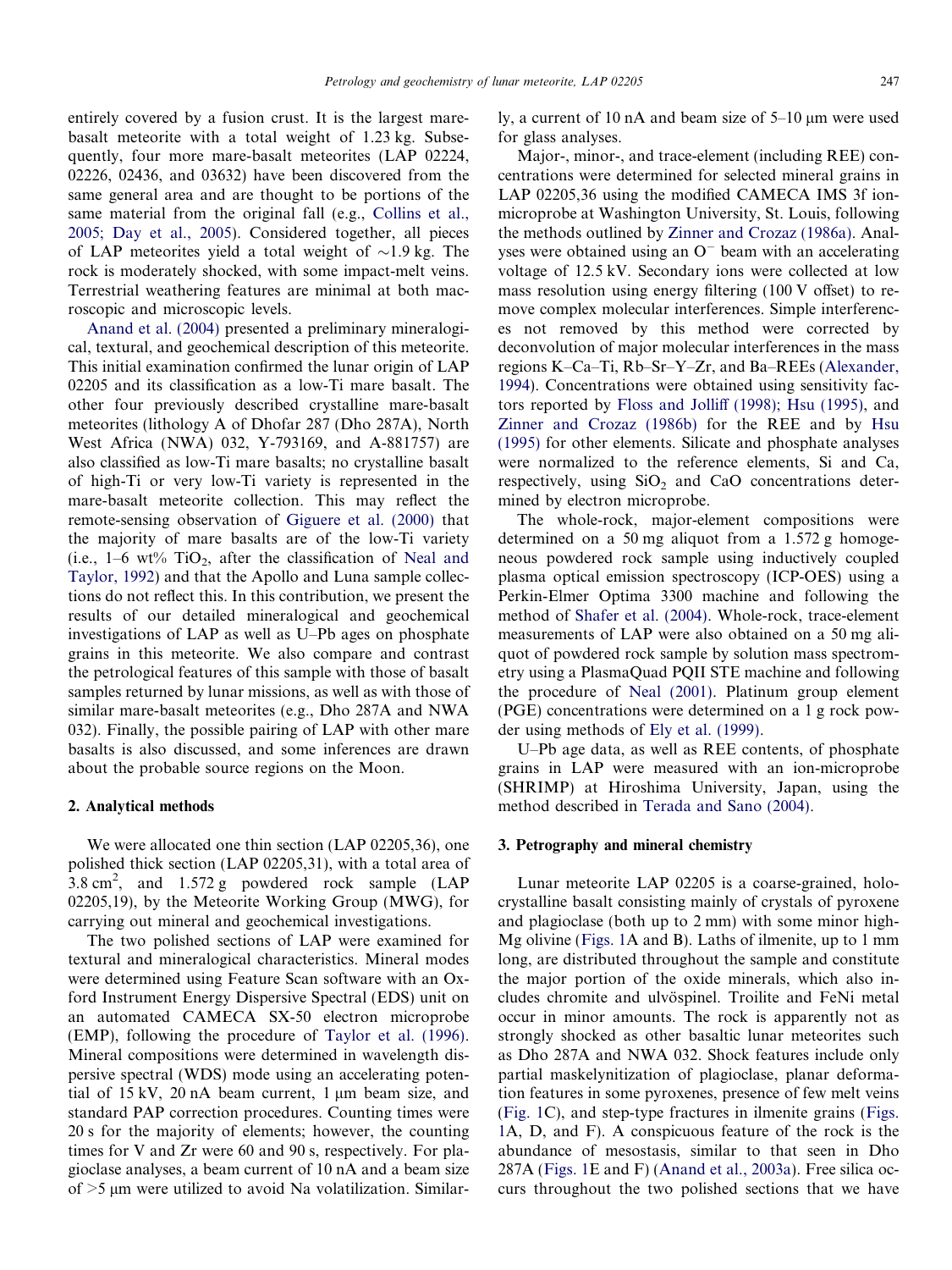<span id="page-2-0"></span>

Fig. 1. Photomicrographs illustrating textures and mineralogy of LAP 02205. (A) Reflected-light image showing the coarse-grained, holocrystalline texture of the rock, which is defined by euhedral to subhedral grains of plagioclase (plag), pyroxene (px), and ilmenite (ilm). (B) Back-scatter electron (BSE) image of an area illustrating rimming of olivine (ol) by pyroxene (px). The subtle contrast in the gray is marked by the dashed line, which follows the olivine–pyroxene contact. (C) Reflected-light view of an area of the thin section showing a small pool of shock-induced melt veins. Specks of troilite are seen distributed throughout this melt. A small mesostasis area is also present near the bottom right of the image. (D) BSE image showing intergrown ulvöspinel (usp) and ilmenite (ilm) grains. (E and F) Reflected-light view of mesostasis areas illustrating typical "swiss cheese" texture. The light-gray areas are composed of fayalite (fa) and dark areas are K–Si-rich glass, sometimes crisscrossed by small ilmenite laths and surrounded by large grains of Fe-pyroxenes. Brighter spots are troilite grains.

examined, although not always associated with the mesostasis areas. [Collins et al. \(2005\)](#page-16-0) have reported that Raman spectroscopic measurements confirmed this silica phase to be cristobalite.

The modal mineralogy of LAP, as measured on two polished sections using the X-ray digital-imaging procedure of [Taylor et al. \(1996\)](#page-18-0), is given in [Table 1.](#page-3-0) This technique is an automated point counting technique utilizing an EMP in which an Energy Dispersive X-ray spectrum is collected at each point. This spectrum is then classified as a mineral based on the percentage of total counts of diagnostic elements for that mineral. Appropriate boundary conditions are used to distinguish various minerals. For example, plagioclase is distinguished from pyroxene based upon Al content, and from spinel, based upon Si content. Similarly, different types of pyroxenes, i.e, pigeonite, augite, and ferropyroxene, are distinguished based upon a combination of various elemental intensities such as Ca, Mg, and Fe contents. Boundary conditions used for pyroxenes in the present case were: pigeonite (Si 42–76%, Ca 4–12%, and Mg 2–22%), augite (Si 42–72%, Ca 12–35%, and Mg 2–22%), and ferropyroxene (Si  $40-70\%$ , Ca 5–35%, Mg 0–2%, and Fe 19–55%). The ranges of elements have been determined from numerous quantitative analysis results, used to characterize this sample.

[Table 1](#page-3-0) also lists data for other mare-basalt meteorites, and some Apollo 12 and Apollo 15 low-Ti mare basalts for comparison. The X-ray elemental maps ([Figs. 2](#page-4-0)A–D) of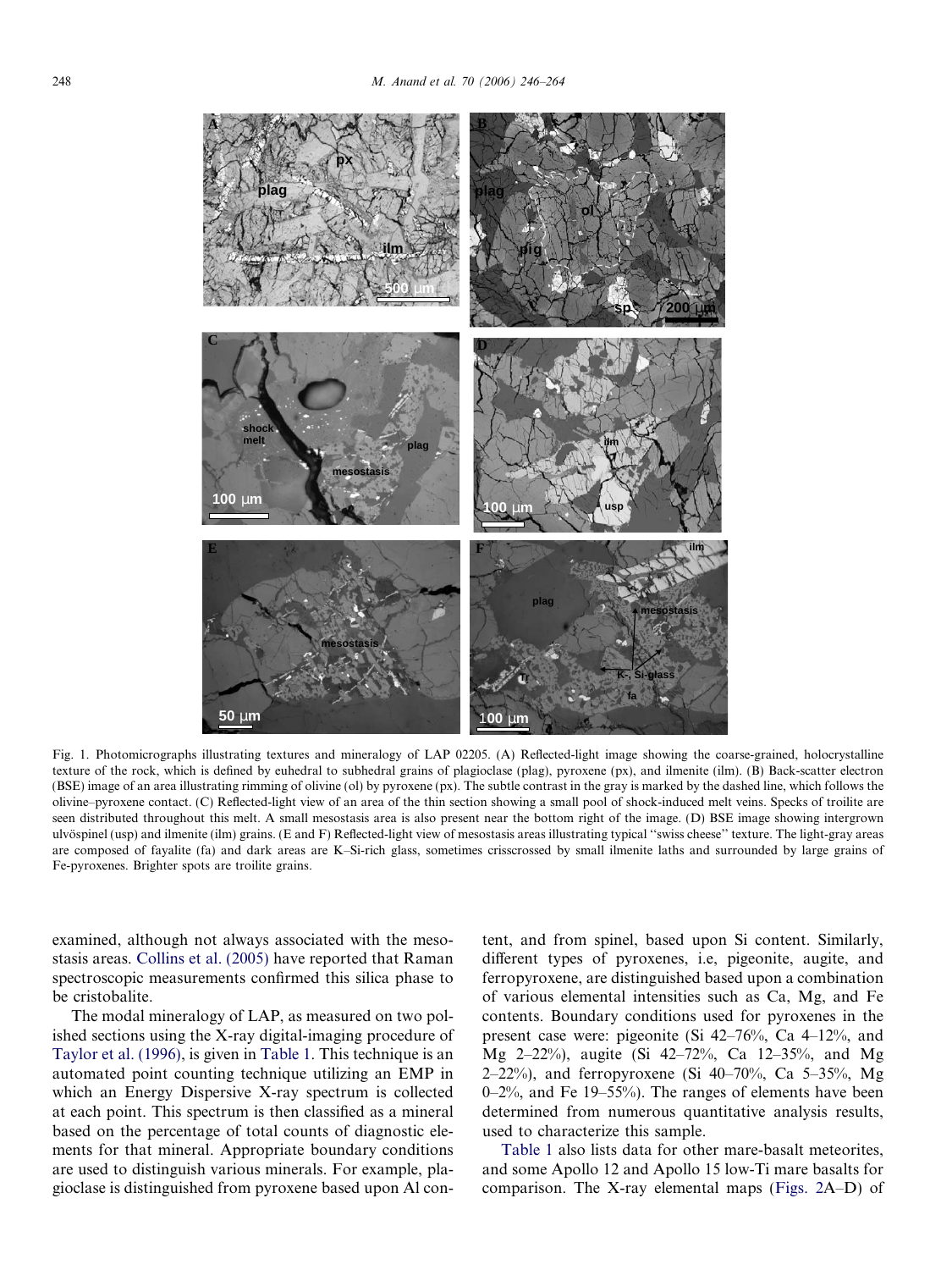<span id="page-3-0"></span>Table 1 Modal abundances (vol %) in low-Ti lunar mare-basalt meteorites and similar lunar basalts from Apollo 12 and 15

|                           | Mare-basalt meteorites |          |                |                |          |                     | Apollo 12 and 15 basalts |          |           |  |
|---------------------------|------------------------|----------|----------------|----------------|----------|---------------------|--------------------------|----------|-----------|--|
|                           | LAP 02205              | Dho 287A | <b>NWA 032</b> | Y-793169       | A-881757 | EET 87521 (clast A) | 12016,25                 | 12054    | 15556,136 |  |
|                           |                        | 2        | 3              | 4              | 5        | 6                   | 7                        | 7        | 8         |  |
| Olivine phenocrysts       | 1.2                    | 20.6     | 11.3           | $\theta$       | $\theta$ | 15                  | 12                       | 10.8     | 0.1       |  |
| Chromite phenocrysts      | 0.1                    | 0.4      | 0.3            | $\theta$       | $<$ 5    |                     | $\theta$                 | 1.9      | 0.4       |  |
| Pigeonite                 | 12.0                   | 29.3     |                |                |          |                     |                          |          |           |  |
| Augite                    | 29.0                   | 15.7     |                |                |          |                     |                          |          |           |  |
| Fe-pyroxene               | 15.9                   | 2.4      |                |                |          |                     |                          |          |           |  |
| Undifferentiated pyroxene | 56.9                   | 47.4     | 50.7           | 56             | 59       | 44                  | 52.1                     | 62.1     | 57        |  |
| Feldspar/maskelynite      | 33.1                   | 25.9     | 29.4           | 42             | 30       | 39                  | 29.1                     | 27.9     | 38        |  |
| Ilmenite                  | 3.3                    | 2.3      | 4.4            |                | 6        |                     | 4.8                      | 5.2      | 2.1       |  |
| Ulvöspinel                | 0.4                    | 0.83     | tr             |                | $<$ 5    |                     | 1.6                      | 0.5      | 0.6       |  |
| Troilite                  | 0.2                    | 0.1      | 0.7            | $\theta$       | $<$ 5    |                     | $\overline{0}$           | 0.3      | 0.1       |  |
| FeNi metal                | tr                     | tr       | tr             | $\theta$       | $<$ 5    |                     | 0                        | 0.1      | tr        |  |
| Opaque minerals (total)   | 4.0                    | 3.63     | 5.4            | $\overline{c}$ | <11      |                     | 6.4                      | 8        | 3.2       |  |
| Silica                    | 2.3                    | 0.2      | $\Omega$       | $\theta$       | $\theta$ | $\theta$            | $\theta$                 | 0.1      | 0.8       |  |
| Phosphate                 | 0.3                    | 0.6      |                |                |          |                     |                          |          |           |  |
| Fayalite                  | 1.5                    | 0.2      |                |                |          |                     |                          |          |           |  |
| Melt glass                | 0.8                    | 1.4      | 3.2            | 0              |          |                     | $\Omega$                 | $\Omega$ | $\Omega$  |  |
| Mesostasis                | >1                     | >3       | $\Omega$       | 0              | 0        | $\theta$            | 0.6                      | 1.9      |           |  |

Data sources: 1, [Anand et al. \(2004\)](#page-16-0); 2, [Anand et al. \(2003a\)](#page-16-0); 3, [Fagan et al. \(2002\);](#page-17-0) 4, [Takeda et al. \(1993\);](#page-18-0) 5, [Yanai and Kojima \(1991\);](#page-18-0) 6, [Warren and](#page-18-0) [Kallemeyn \(1989\)](#page-18-0); 7, [Neal et al. \(1994\)](#page-17-0); 8, [Rhodes and Hubbard \(1973\).](#page-18-0)

the polished sections also help to bring out the overall mineralogical and textural makeup of the rock. For example, the Mg X-ray map [\(Fig. 2A](#page-4-0)) assisted in locating the Mgrich olivine and pyroxene grains. Similarly, the relatively homogeneous distribution of cristobalite became apparent from the Si X-ray map [\(Fig. 2](#page-4-0)B). Overall, we feel confident that a representative portion of the rock has been analyzed.

A distinctive petrographic feature of LAP is the unusual abundance  $(>=3\%)$  of late-stage mesostasis, composed mainly of symplectic intergrowth of fayalite and Si–K-rich glass. Fluor-apatite and whitlockite grains, as well as ilmenite and Fe metal, also occur in these areas. The mesostasis areas, common to many lunar basalts, show the typical ''swiss cheese'' pattern that is easily identifiable in reflected light [\(Figs. 1E](#page-2-0) and F). These areas are identical to those described from Dho 287A ([Anand et al., 2003a](#page-16-0)). As in Dho 287A, we believe that these mesostasis areas are the result of silicate-liquid immiscibility (SLI) that occurs after >95% melt crystallization. The occurrence of SLI in lunar basalts has been discussed in great detail by a number of authors (e.g., [Rutherford et al., 1974; Hess et al., 1978;](#page-18-0) Neal and Taylor, 1989, 1991), and this feature has been used as an indicator of highly fractionated basalts.

Based on texture and mineralogy, LAP appears to be similar to low-Ti Apollo 12 and 15 basalts (hereafter referred to as A 12 and A 15, respectively), but is more akin to A 12 pigeonite and A 15 quartz normative basalts [\(Vet](#page-18-0)[ter et al., 1987\)](#page-18-0). However, as discussed below, this rock has other unique geochemical characteristics, which do not match with those of any single known mare basalt, thus, suggesting that LAP may be a new variant of lunar basalt. In the following sub-sections, a detailed mineralogy of the rock is provided.

# 3.1. Silicate mineralogy

There are a few high-Mg olivine grains (Fo 60 and higher) in LAP 02205, which occur as large crystals (up to 0.5 mm), most with moderate chemical zonation. They commonly have skeletal habit and are overgrown by pigeonite ([Fig. 1B](#page-2-0)), which also shows chemical zonation. This textural feature suggests a reaction relationship between olivines and pyroxenes. The preservation of Fe–Mg zoning in olivine grains also suggests that even if these grains are xenocrystic, they must have formed not long before the onset of crystallization of the LAP magma. One possibility is that the olivine grains might have been derived by fractionation of a slightly more magnesian magma immediately preceding LAP eruption through the same magma chamber. The fayalitic olivines (Fo 15 or less) are exclusively restricted to mesostasis areas where they occur with Si–K–glass and probably formed during the last stages of magma crystallization. Electron microprobe data for a number of olivine grains were collected to obtain the range of Fo contents ([Fig. 3](#page-5-0)). Representative compositions of the mineral phases present in LAP are listed in [Table 2](#page-6-0). The similarity in the range of olivine compositions in LAP to those of A 12, and A 15 low-Ti basalts, and to those of Dho 287A is also evident [\(Fig. 3](#page-5-0)C). Lunar meteorite NWA 032 lacks fayalitic olivines, also consistent with the absence of mesostasis in this rock ([Anand et al., 2003b](#page-16-0)), presumably due to rapid cooling of the extruded magma, which led to the development of plumose groundmass texture as described by [Fagan et al. \(2002\)](#page-17-0). Since LAP is mineralogically and texturally similar to low-Ti mare basalts, it is mainly compared and contrasted with low-Ti mare basalt samples in subsequent sections.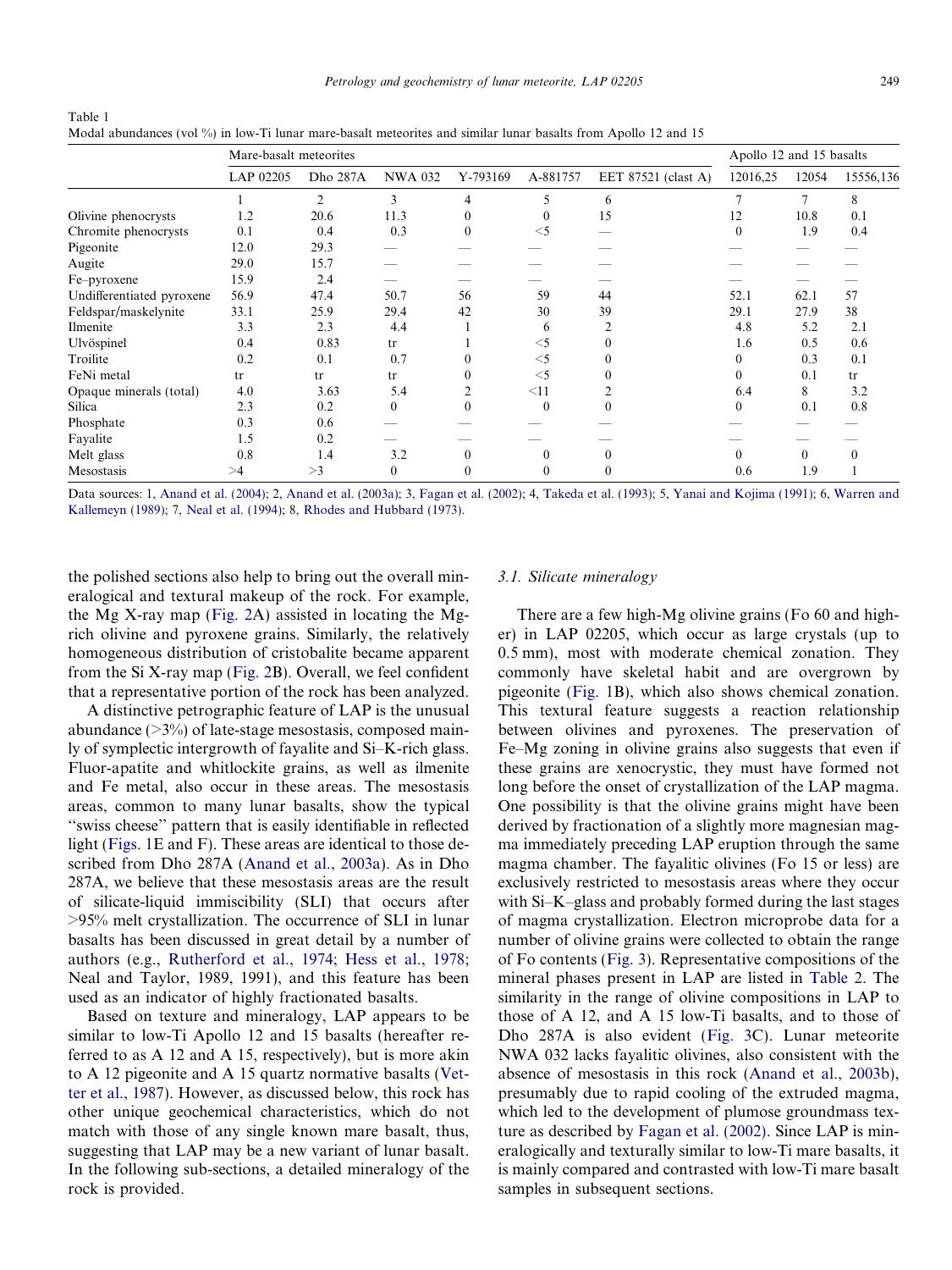<span id="page-4-0"></span>

Fig. 2. X-ray elemental maps of LAP 02205. Brighter shades correspond to higher intensity. (A) Mg X-ray map; cores of early formed pigeonites and olivines appear orange. (B) Si X-ray map; free silica (red); Ilmenite laths are black and Mg-rich pyroxenes and olivines are in cyan. (C) Fe X-ray map; plagioclase (plag) laths are highlighted in black. (D) Al X-ray map; plagioclase laths are in bright yellow. Two melt-veins are seen in cyan that seem to run parallel across the thin section.

Pyroxene is the most abundant mineral in LAP and occurs as coarse-grained, tabular crystals. Some of the pyroxene grains display lamellar features in cross-polarized light that initially appear to be exsolution lamellae. However, EMP analyses did not show any chemical differences between the host and the lamellae, and thus, these are ascribed to shock-induced twinning. Pyroxene compositions exhibit extreme variations [\(Fig. 3](#page-5-0)A) and follow the commonly observed fractionation trends in mare basalts (e.g., [Papike et al., 1976\)](#page-17-0). Like the olivines, pyroxenes in LAP also display 'normal' zoning but show a larger degree of Fe-enrichment in their outer portions. The late-stage ferropyroxenes occur as ferroaugite and ferropigeonite. Some ferropyroxenes have compositions of pyroxferroite [\(Fig. 3](#page-5-0)A).

During the crystallization of a basaltic magma, the Al to Ti ratios in pyroxene varies depending upon appearance and disappearance of other liquidus phases. For example, plagioclase on the liquidus affects the amount of Al uptake into the pyroxene structure. Similarly, ilmenite crystallization affects Ti uptake in pyroxene. Furthermore, high Ca pyroxene accommodates larger amounts of Al and Ti compared to low-Ca pyroxene. Al to Ti ratio in pyroxenes also vary systematically with their Mg#  $(Mg/Mg + Fe)$  with progressive fractionation. Thus, the co-variation between Al and Ti, and, Al/Ti and Mg# in pyroxenes may provide useful information about crystallization sequence of a magma. Al to Ti ratios in high-Mg LAP pyroxenes vary from 4:1 to  $\sim$ 3:1 [\(Fig. 4A](#page-7-0)), consistent with pyroxene being the first-formed mineral in the rock. However, this ratio decreases gradually with decreasing Mg#, suggesting the appearance of plagioclase on the liquidus (at around Mg# 55; [Fig. 4](#page-7-0)B). This led to Al depletion in the residual melt with concomitant increase in the Ti content, causing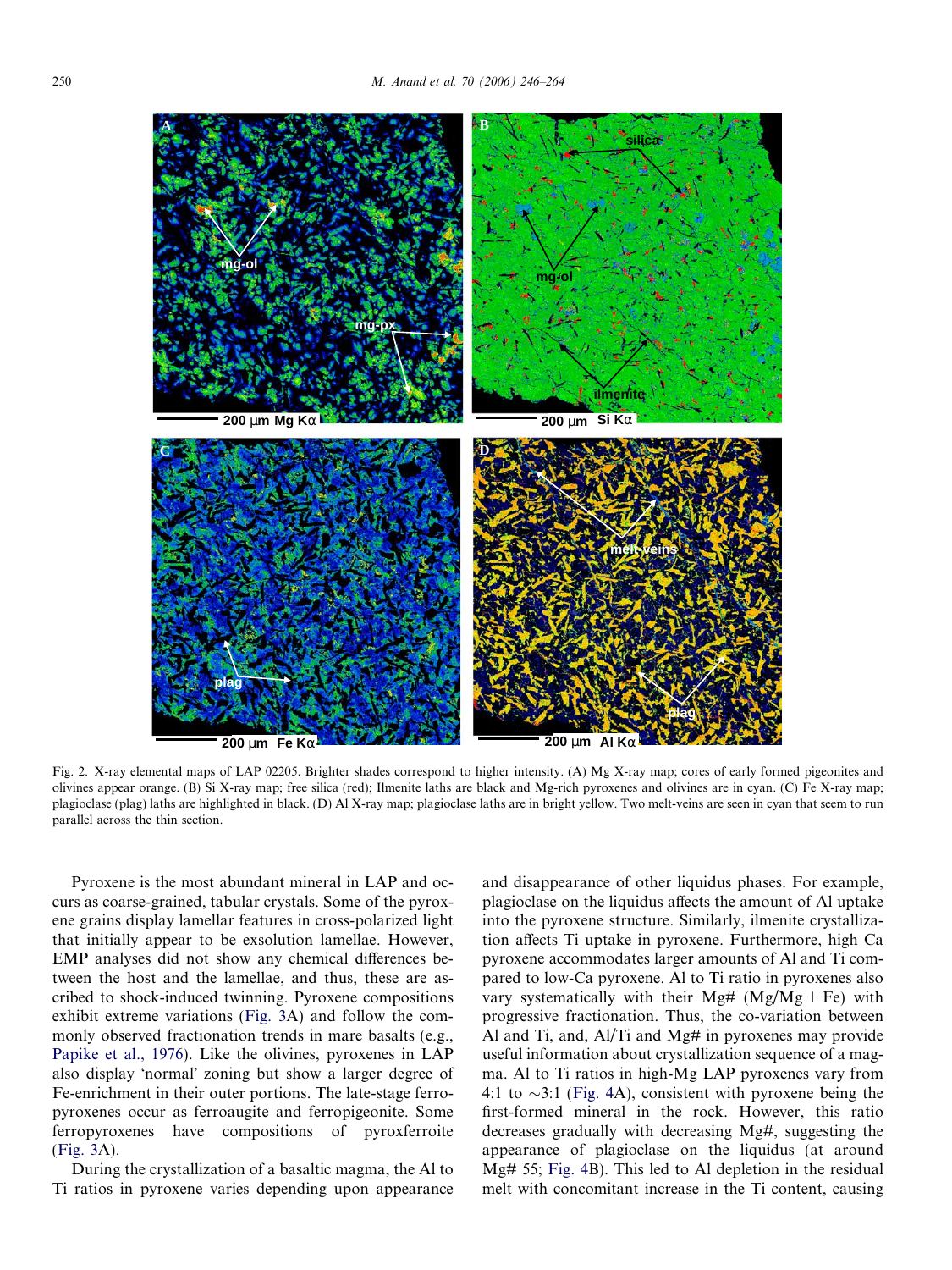<span id="page-5-0"></span>

Fig. 3. Compositional variation of pyroxenes and olivines in LAP 02205. (A) Pyroxene compositions range from high-Mg augite and pigeonite to ferroaugite and pyroxferroite. (B) Histogram shows the bimodal distribution of Fo contents in olivine grains. (C) Comparison of olivine Fo contents in LAP with those of other low-Ti mare basalts. Modified after [Anand et al. \(2003a\)](#page-16-0).

an eventual decrease in Al to Ti ratio. At around Mg#40, ilmenite joined pyroxene and plagioclase on the liquidus, reducing the Ti content of the residual magma. Subsequently, the Al to Ti ratio remained constant at around 1.5 as all three phases crystallized together untill the end. The Al and Ti contents along a traverse across one pyroxene grain are plotted in [Fig. 4](#page-7-0)A, showing similar variations as described above. The general sequence of appearance of major phases deduced from the Al and Ti variations in pyroxenes is also consistent with the results of crystallization modeling discussed in a later section.

Plagioclase in LAP occurs as tabular crystals and is only partially converted into maskelynite; in most cases, even the original twinning is preserved. Plagioclase compositions also follow the typical fractionation trend for mare basalts. The An contents vary from 84 to 90 ([Fig. 5](#page-7-0)), similar in range to that of low-Ti mare basalts such as those

from the A 12 and A 15 collections, albeit slightly Na-enriched. Cooling-rate estimates, based on the thickness of plagioclase laths ([Grove and Walker, 1977\)](#page-17-0), yield values of 0.2–0.8  $\degree$ C/h for the lava, typical for the center of a 10–20 m thick flow.

## 3.2. Opaque mineralogy

Opaque minerals are abundant (i.e.,  $\sim$ 3–4%) throughout the LAP basalt. Ilmenite is the most abundant, occurring as lath-shaped grains [\(Fig. 1\)](#page-2-0), and in some cases, shows a lamellar structure, indicative of shock [\(Taylor et al.,](#page-18-0) [1971](#page-18-0)). Ilmenite compositions are almost pure  $FeTiO<sub>3</sub>$ , with the majority of them having no significant geikielite  $(MgTiO<sub>3</sub>)$  (<0.1 wt% MgO) or pyrophanite  $(MnTiO<sub>3</sub>)$  $(<0.5$  wt % MnO) components.

Spinels are the second most abundant of the opaque minerals and occur as aluminous chromite rimmed by ulvöspinel, with the latter being more abundant. Cr-rich spinel generally occurs in or near forsteritic olivine. The LAP spinel compositions follow fractionation trends similar to spinels in A 12 and A 15 mare basalts ([Figs. 6A](#page-8-0) and B) [\(Taylor et al., 1971; El Goresy, 1976\)](#page-18-0). The boundary between chromite and ulvöspinel appears to be sharp and intermediate compositions are probably due to ''edge-effects." There is evidence for sub-solidus reduction of ulvöspinel to ilmenite  $+$  Fe metal, as commonly seen in mare basalts (e.g., [Taylor et al., 1971\)](#page-18-0). In some instances, ilmenite and spinel are in direct contact with each other ([Fig. 1](#page-2-0)D). However, the  $ZrO<sub>2</sub>$  content across the grain boundaries varies non-systematically, preventing a precise cooling rate estimation based on Zr partitioning data ([Tay](#page-18-0)[lor et al., 1975\)](#page-18-0). The reason for this non-systematic variation in  $ZrO<sub>2</sub>$  content is not clear but we suspect that the shock event that launched this meteorite from the Moon may be responsible. Troilite (FeS) and FeNi metal also occur, albeit sparsely distributed. These are exclusively associated with later-formed minerals in the mesostasis areas, in pyroxenes or at grain boundaries of pyroxenes and plagioclases. This is in contrast with Apollo 12 basalts where FeNi metal grains are associated with the earliest-formed minerals such as chromite and olivine. In the LAP 02205 basalt, the Ni and Co contents in FeNi metals vary over a significant range  $(5.3-16 \text{ wt\% Ni}; 1.3-3.4 \text{ wt\% Co})$ . Studies of other pairs of LAP basalts have confirmed the occurrence of even larger ranges in Co and Ni contents (0.85–5.6 wt% Co and  $0.3-30$  wt%) in metal grains [\(Schnare et al.,](#page-18-0) [2005](#page-18-0)); in one metal grain in LAP 02226, the Ni content is reported to be as high as  $61.4 \text{ wt}$ % [\(Taylor and Day,](#page-18-0) [2005](#page-18-0)). Such high concentrations of Co and Ni in apparently later-formed metal grains have been interpreted to be due to lack of significant crystallization of olivine and chromite at the earliest stages of magma crystallization, which would otherwise deplete the residual magma in these elements. Another possible explanation for the elevated Co and Ni contents in LAP metal grains is meteoritic contamination. However, this can be ruled out based on the Ni–Co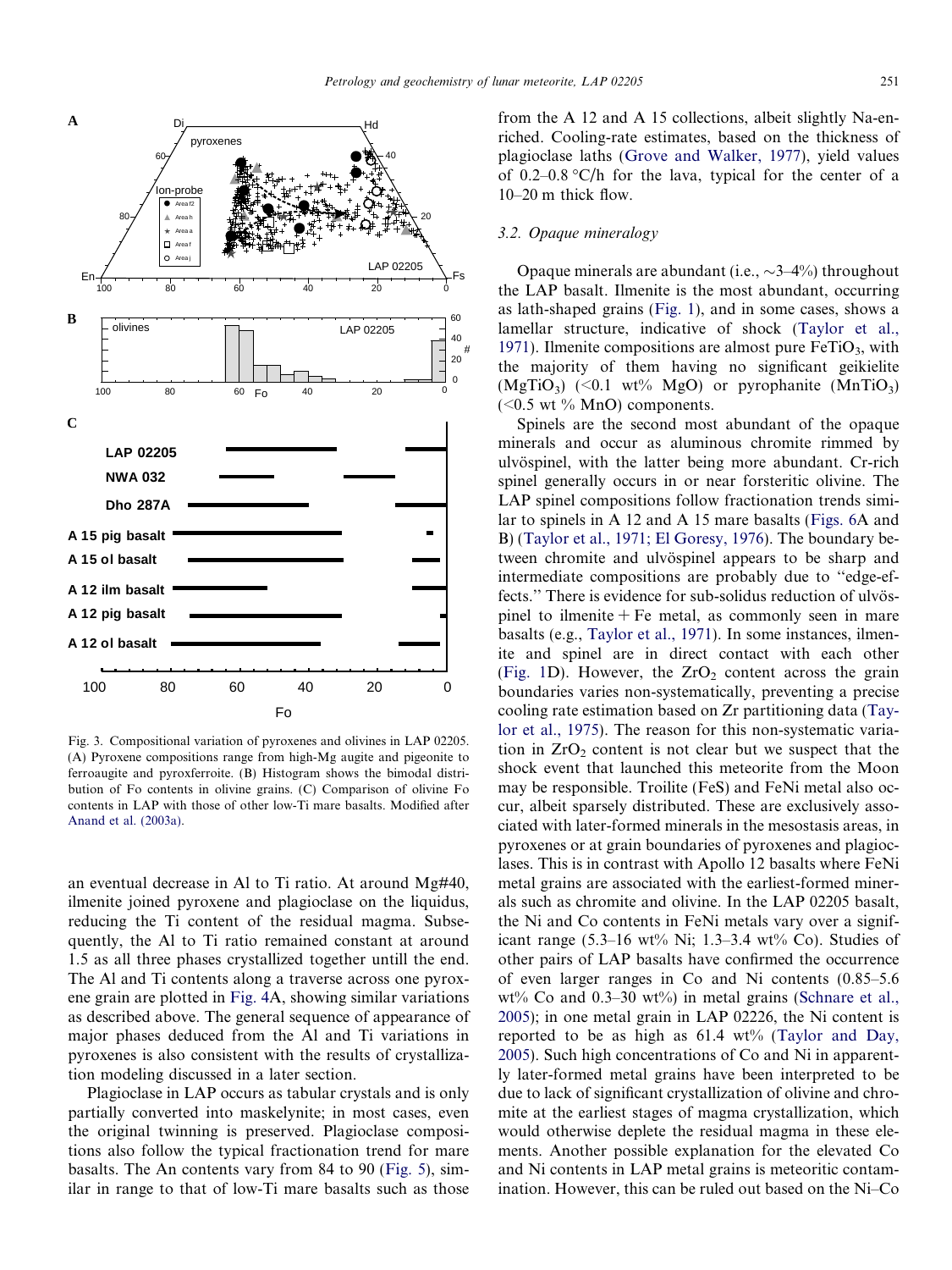<span id="page-6-0"></span> $T = 2$ 

| lable 2                                                                                     |  |  |  |
|---------------------------------------------------------------------------------------------|--|--|--|
| Representative electron microprobe analyses (wt $\%$ ) of constituent minerals in LAP 02205 |  |  |  |

| Phases                    | Mg-Pig.                  | Mg-Aug.                         | Fe-Px                           | Olivine                         | Fayalite                        | Plagioclase                     | $\mathbf{K}\text{-}\mathbf{glass}$ | Si-glass | Apatite                      | Ilmenite                        | Chromite                                                                                                                                                                                                                                                                                                                                                                                      | Ulvöspinel |
|---------------------------|--------------------------|---------------------------------|---------------------------------|---------------------------------|---------------------------------|---------------------------------|------------------------------------|----------|------------------------------|---------------------------------|-----------------------------------------------------------------------------------------------------------------------------------------------------------------------------------------------------------------------------------------------------------------------------------------------------------------------------------------------------------------------------------------------|------------|
| SiO <sub>2</sub>          | 52.2                     | 50.0                            | 45.8                            | 36.2                            | 29.3                            | 47.5                            | 74.1                               | 99.0     | 1.5                          | 0.03                            | $0.06\,$                                                                                                                                                                                                                                                                                                                                                                                      | $0.07\,$   |
| TiO <sub>2</sub>          | 0.44                     | 1.22                            | 0.87                            | 0.03                            | 0.40                            | na                              | $\operatorname{na}$                | na       | na                           | 52.0                            | 5.24                                                                                                                                                                                                                                                                                                                                                                                          | 28.9       |
| $Al_2O_3$                 | 0.89                     | 2.86                            | 0.85                            | 0.04                            | < 0.03                          | 32.1                            | 11.1                               | 0.34     | na                           | 0.11                            | 11.9                                                                                                                                                                                                                                                                                                                                                                                          | 4.62       |
| $Cr_2O_3$                 | 0.54                     | 0.93                            | < 0.03                          | 0.15                            | < 0.03                          | na                              | na                                 | na       | na                           | 0.07                            | 43.9                                                                                                                                                                                                                                                                                                                                                                                          | 7.79       |
| MgO                       | 20.2                     | 15.2                            | 0.93                            | 30.6                            | 0.38                            | 0.33                            | < 0.03                             | < 0.03   | < 0.03                       | 0.11                            | 3.60                                                                                                                                                                                                                                                                                                                                                                                          | 2.10       |
| CaO                       | 5.13                     | 12.9                            | 11.5                            | 0.37                            | 0.91                            | 17.5                            | 0.65                               | 0.08     | 51.7                         | 0.03                            | 0.03                                                                                                                                                                                                                                                                                                                                                                                          | 0.17       |
| MnO                       | 0.39                     | 0.33                            | 0.52                            | 0.36                            | 0.65                            | na                              | na                                 | na       | na                           | 0.29                            | 0.24                                                                                                                                                                                                                                                                                                                                                                                          | 0.34       |
| FeO                       | 20.6                     | 16.4                            | 38.8                            | 32.8                            | 67.6                            | 0.68                            | 2.15                               | 0.12     | 1.93                         | 46.5                            | 33.3                                                                                                                                                                                                                                                                                                                                                                                          | 55.1       |
| Na <sub>2</sub> O         | < 0.03                   | 0.04                            | < 0.03                          | na                              | $\operatorname{na}$             | 1.32                            | 0.08                               | 0.07     | 0.01                         | na                              | na                                                                                                                                                                                                                                                                                                                                                                                            | na         |
| $K_2O$                    | na                       | na                              | na                              | na                              | na                              | 0.03                            | 7.87                               | 0.08     | na                           | na                              | na                                                                                                                                                                                                                                                                                                                                                                                            | na         |
| $P_2O_5$                  | na                       | na                              | na                              | na                              | na                              | na                              | na                                 | na       | 39.4                         | na                              | na                                                                                                                                                                                                                                                                                                                                                                                            | na         |
| ZrO <sub>2</sub>          | na                       | na                              | na                              | na                              | na                              | na                              | na                                 | na       | na                           | 0.06                            | na                                                                                                                                                                                                                                                                                                                                                                                            | 0.15       |
| $V_2O_3$                  | na                       | na                              | na                              | na                              | na                              | na                              | na                                 |          | $\operatorname{na}$          | na                              | 0.78                                                                                                                                                                                                                                                                                                                                                                                          | 0.29       |
| C <sub>1</sub>            | na                       | na                              | na                              | na                              | na                              | na                              | na                                 | na       | 0.55                         | na                              | na                                                                                                                                                                                                                                                                                                                                                                                            | na         |
| $\boldsymbol{\mathrm{F}}$ | na                       | na                              | na                              | na                              | na                              | na                              | na                                 | na       | 1.86                         | na                              | na                                                                                                                                                                                                                                                                                                                                                                                            | na         |
| Total                     | 100.4                    | 99.9                            | 99.3                            | 100.6                           | 99.2                            | 99.4                            | $96.0^{\rm a}$                     | 99.7     | 96.0                         | 99.2                            | 99.1                                                                                                                                                                                                                                                                                                                                                                                          | 99.3       |
| Based on                  | 6 O                      | 6 O                             | 6 O                             | 40                              | 40                              | 8 O                             |                                    |          | 24 O                         | 30                              | 4 O                                                                                                                                                                                                                                                                                                                                                                                           | 4 O        |
| Si                        | 1.951                    | 1.892                           | 1.948                           | 0.989                           | 0.994                           | 2.199                           |                                    |          | 0.240                        |                                 | 0.002                                                                                                                                                                                                                                                                                                                                                                                         | 0.003      |
| Ti                        | 0.012                    | 0.035                           | 0.028                           |                                 |                                 |                                 |                                    |          |                              | 0.995                           | 0.137                                                                                                                                                                                                                                                                                                                                                                                         | 0.782      |
| A <sub>l</sub>            | 0.039                    | 0.127                           | 0.043                           |                                 |                                 | 1.751                           |                                    |          | $\overline{\phantom{0}}$     | 0.003                           | 0.486                                                                                                                                                                                                                                                                                                                                                                                         | 0.196      |
| Cr                        | 0.016                    | 0.028                           | 0.001                           |                                 |                                 | $\overline{\phantom{0}}$        |                                    |          | $\overbrace{\qquad \qquad }$ | 0.001                           | 1.202                                                                                                                                                                                                                                                                                                                                                                                         | 0.222      |
| Mg                        | 1.128                    | 0.86                            | 0.059                           | 1.245                           | 0.019                           | 0.023                           |                                    |          | $\overline{\phantom{0}}$     | 0.004                           | 0.186                                                                                                                                                                                                                                                                                                                                                                                         | 0.113      |
| Ca                        | 0.206                    | 0.523                           | 0.524                           | 0.011                           | 0.033                           | 0.867                           |                                    |          | 9.041                        | 0.001                           | 0.001                                                                                                                                                                                                                                                                                                                                                                                         | 0.007      |
| Mn                        | 0.012                    | 0.011                           | 0.019                           | 0.008                           | 0.019                           |                                 |                                    |          | $\overline{\phantom{0}}$     | 0.006                           | 0.007                                                                                                                                                                                                                                                                                                                                                                                         | $0.01\,$   |
| Fe                        | 0.643                    | 0.518                           | 1.381                           | 0.749                           | 1.919                           | 0.026                           |                                    |          | 0.264                        | 0.988                           | 0.964                                                                                                                                                                                                                                                                                                                                                                                         | 1.661      |
| Na                        |                          | 0.003                           | 0.001                           |                                 |                                 | 0.119                           |                                    |          | 0.003                        |                                 |                                                                                                                                                                                                                                                                                                                                                                                               |            |
| K                         | $\overline{\phantom{0}}$ |                                 |                                 |                                 | $\overline{\phantom{0}}$        | 0.002                           |                                    |          |                              |                                 |                                                                                                                                                                                                                                                                                                                                                                                               |            |
| P                         | $\overline{\phantom{0}}$ | $\overbrace{\phantom{12333}}$   |                                 |                                 |                                 |                                 |                                    |          | 5.443                        | $\overline{\phantom{0}}$        |                                                                                                                                                                                                                                                                                                                                                                                               |            |
| Zr                        | $\overline{\phantom{0}}$ |                                 | $\overline{\phantom{0}}$        | $\overbrace{\qquad \qquad }^{}$ | $\overbrace{\qquad \qquad }^{}$ | $\overbrace{\qquad \qquad }^{}$ |                                    |          |                              | 0.001                           |                                                                                                                                                                                                                                                                                                                                                                                               |            |
| V                         |                          | $\hspace{0.1mm}-\hspace{0.1mm}$ | $\hspace{0.1mm}-\hspace{0.1mm}$ | $\hspace{0.1mm}-\hspace{0.1mm}$ | $\overbrace{\qquad \qquad }^{}$ |                                 |                                    |          | $\overline{\phantom{0}}$     |                                 | 0.022                                                                                                                                                                                                                                                                                                                                                                                         | 0.008      |
| Total                     | 4.01                     | 4.00                            | 4.00                            | 3.01                            | 3.00                            | 4.99                            |                                    |          | 15.0                         | 2.00                            | 3.01                                                                                                                                                                                                                                                                                                                                                                                          | 3.00       |
| Mg#                       | 63.7                     | 62.4                            | 4.10                            | 62.4                            | 0.98                            | $\overline{\phantom{0}}$        |                                    |          |                              |                                 |                                                                                                                                                                                                                                                                                                                                                                                               |            |
| Fe#                       | 36.3                     | 37.6                            | 95.9                            | 37.6                            | 99.0                            | $\overline{\phantom{0}}$        |                                    |          |                              |                                 | $\hspace{1.0cm} \overline{\hspace{1.0cm} \hspace{1.0cm} \hspace{1.0cm} } \hspace{1.0cm} \hspace{1.0cm} \overline{\hspace{1.0cm} \hspace{1.0cm} \hspace{1.0cm} } \hspace{1.0cm} \hspace{1.0cm} \overline{\hspace{1.0cm} \hspace{1.0cm} \hspace{1.0cm} } \hspace{1.0cm} \hspace{1.0cm} \overline{\hspace{1.0cm} \hspace{1.0cm} \hspace{1.0cm} } \hspace{1.0cm} \hspace{1.0cm} \hspace{1.0cm} }$ |            |
| An#                       |                          |                                 |                                 | $\overbrace{\phantom{12333}}$   |                                 | 87.8                            |                                    |          |                              |                                 |                                                                                                                                                                                                                                                                                                                                                                                               |            |
| Cr#                       |                          |                                 |                                 |                                 |                                 |                                 |                                    |          | $\overline{\phantom{0}}$     | $\overbrace{\qquad \qquad }^{}$ | 65.9                                                                                                                                                                                                                                                                                                                                                                                          | 18.5       |

Mg-Pig., Mg-pigeonite; Mg-Aug., Mg-augite; Fe-Px, pyroxferroite; na, not analyzed.

<sup>a</sup> Difficulty in getting good analyses due to very small grain size.

trend in LAP basalts, which plots away from the 'typical' iron, chondrite, or achondrite fields [\(Taylor and Day,](#page-18-0) [2005\)](#page-18-0). Moreover, a Re–Os study has not revealed any evidence for an 'exogenous' meteoritic components in LAP basalts ([Day et al., 2005](#page-17-0)).

## 4. Petrogenesis

## 4.1. Whole-rock geochemistry

The selected whole rock, major, trace, and rare-earthelement data for LAP 02205, and other similar mare basalts, are presented in [Table 3.](#page-9-0) Compared to other low-Ti lunar basalts, the MgO content in LAP is at the lower end whereas  $SiO<sub>2</sub>$  and  $Al<sub>2</sub>O<sub>3</sub>$  contents are relatively enriched. In addition, this rock has relatively high abundances of  $Na<sub>2</sub>O$ ,  $K<sub>2</sub>O$ , and other incompatible elements. The Mg# of the rock is  $\sim$ 31, similar to some A 15 quartz-normative basalts (QNBs). However, at the same Mg#, LAP is more enriched in incompatible trace elements than any known A 12 or A 15 QNB sample [\(Table 3](#page-9-0)). This feature strongly points to a distinct petrogenetic history for LAP.

Based on the classification scheme of [Neal and Taylor](#page-17-0) [\(1992\)](#page-17-0) for lunar basalts, LAP 02205 can be classified as a low-Ti mare basalt ([Fig. 7A](#page-10-0)). In [Fig. 7,](#page-10-0) data for mare basalts, returned from both Apollo and Luna missions (compiled from various sources), as well as data for some of the mare-basalt meteorites, are shown for comparison. LAP basalt is depleted in MgO content compared to most low-Ti mare basalts. However, the Y-793169 and A-881757 basaltic meteorites have MgO and  $TiO<sub>2</sub>$  contents comparable to those of LAP but as shown later, they differ significantly in terms of other major and trace element signatures. In terms of other major elements, LAP is enriched in  $Al_2O_3$ and CaO content, compared to A 12 and A 15 low-Ti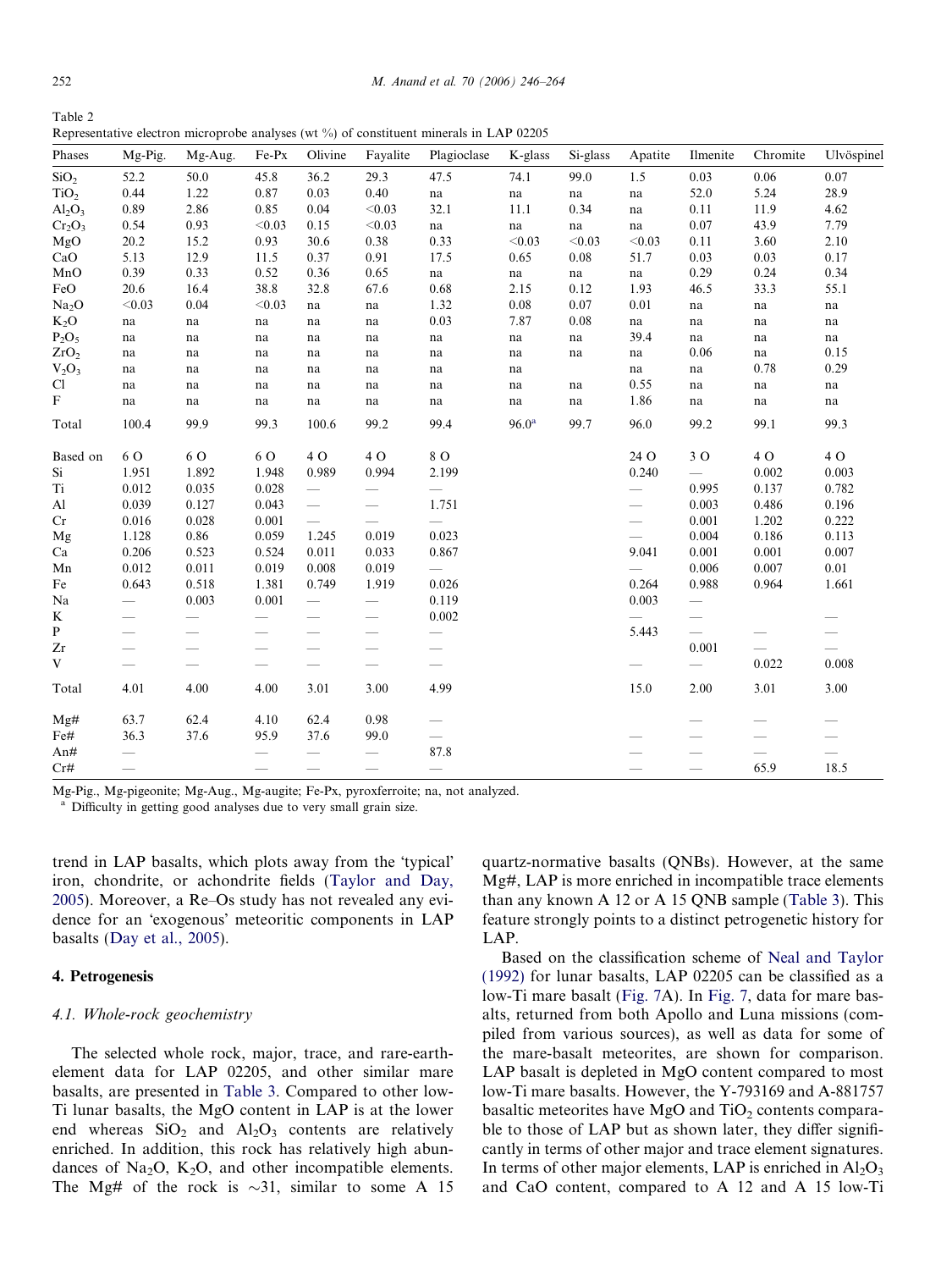<span id="page-7-0"></span>

Fig. 4. (A) Plot of Al (mol %) vs. Ti (mol %) in LAP pyroxenes. The solid black symbols are data points collected along a traverse across a pyroxene grain. The gray arrow indicates the general trend in Al and Ti variation with increasing crystallization. "plag in" and "ilm in" mark inflexion points when plagioclase and ilmenite appeared on the liquidus, respectively. (B) Mg# vs. Al/Ti ratios in LAP pyroxenes.



Fig. 5. Comparison of plagioclase An contents in LAP with those of other low-Ti mare basalts, modified after [Anand et al. \(2003a\).](#page-16-0)

mare-basalts [\(Fig. 7B](#page-10-0); [Table 3\)](#page-9-0), indicative of the fractionated nature of the LAP basalt. These observations are consistent with the textural and mineralogic data that confirm the low modal olivine content in the rock, as well as the presence of Fe-enriched mineral phases and the high-modal plagioclase content of the rock.

The bulk-rock, trace, and REE chemistry further highlights the incompatible trace-element-enriched nature of LAP 02205. In a plot of  $(La/Yb)<sub>n</sub>$  vs.  $(Sm)<sub>n</sub>$  ([Fig. 8A](#page-10-0)), it is evident that LAP is LREE-enriched with a similar (La/  $Yb$ <sub>n</sub> ratio to that of some low-Ti mare basalts, especially to that of lunar meteorite NWA 032. A prominent negative Eu anomaly (i.e.,  $(Sm/Eu)<sub>n</sub> > 1$ ), characteristic of all mare basalts, and the LREE-enriched nature are indicated by a plot of chondrite-normalized  $(La)_n$  vs.  $(Sm/Eu)_n$  ([Fig. 8](#page-10-0)B).

LAP has the highest chondrite-normalized abundances of REEs among mare-basaltic meteorites and low-Ti basalts from Apollo and Luna sample return missions ([Fig. 9](#page-10-0)). Some of the mare-basalt meteorites and A 12 and A 15 mare basalts show positive slopes in their LREE patterns, compared to the negative slope shown by LAP. The LREE-enriched nature of LAP cannot easily be ascribed to the effects of terrestrial weathering [\(Crozaz](#page-17-0) [et al., 2003\)](#page-17-0), since there is no petrographic evidence for significant terrestrial alteration in the sample. The LREE-enriched nature of LAP basalt is, therefore, more reflective of an LREE-enriched source region. Ion-microprobe study of individual minerals provides further support for this interpretation. Weathering of Antarctic meteorites often results in the presence of Ce anomalies in individual minerals (e.g., [Floss and Crozaz, 1991\)](#page-17-0). We note that no Ce anomalies were observed in any of the mineral analyses of LAP.

The platinum group element (PGE) contents of the Moon are considered to be depleted relative to the Earth (e.g., [Righter et al., 2000\)](#page-18-0). This interpretation is based mainly on iridium contents of lunar rocks as measured by radiochemical neutron activation analysis. However, the database is not robust because only small and limited numbers of lunar samples have been analyzed, increasing the likelihood of accentuating the nugget effect associated with PGE distributions in silicate rocks. For example, there is a wealth of published experimental work that show PGE solubility in silicate melts is a function of oxygen fugacity  $(fO<sub>2</sub>)$ , with increasing  $fO<sub>2</sub>$  resulting in increased PGE solubility (e.g., Amossé [and Allibert, 1993; Borisov et al., 1994;](#page-16-0) [Borisov and Palme, 1995, 1997; Borisov and Nachtweyth,](#page-16-0) [1998; Borisov and Walker, 2000; Walter et al., 2000\)](#page-16-0). Below fO<sub>2</sub> of approximately  $10^{-5}$  bars, zerovalent PGE species occur and nugget effects are also most notable (e.g., [Borisov and Palme, 1998; Ertel et al., 1999\)](#page-16-0). The crystallization of mare basalts occurred just below the iron-wüstite buffer at an oxygen fugacity of  $\sim 10^{-14}$  bars ([Sato, 1976;](#page-18-0) [Sato et al., 1973; Tuthill and Sato, 1970](#page-18-0)), well within the conditions where the PGE nugget effect would occur. Therefore, the analyses of Ir by radiochemical neutron activation reported during the 1970s that showed different aliquots of the same sample yielding radically different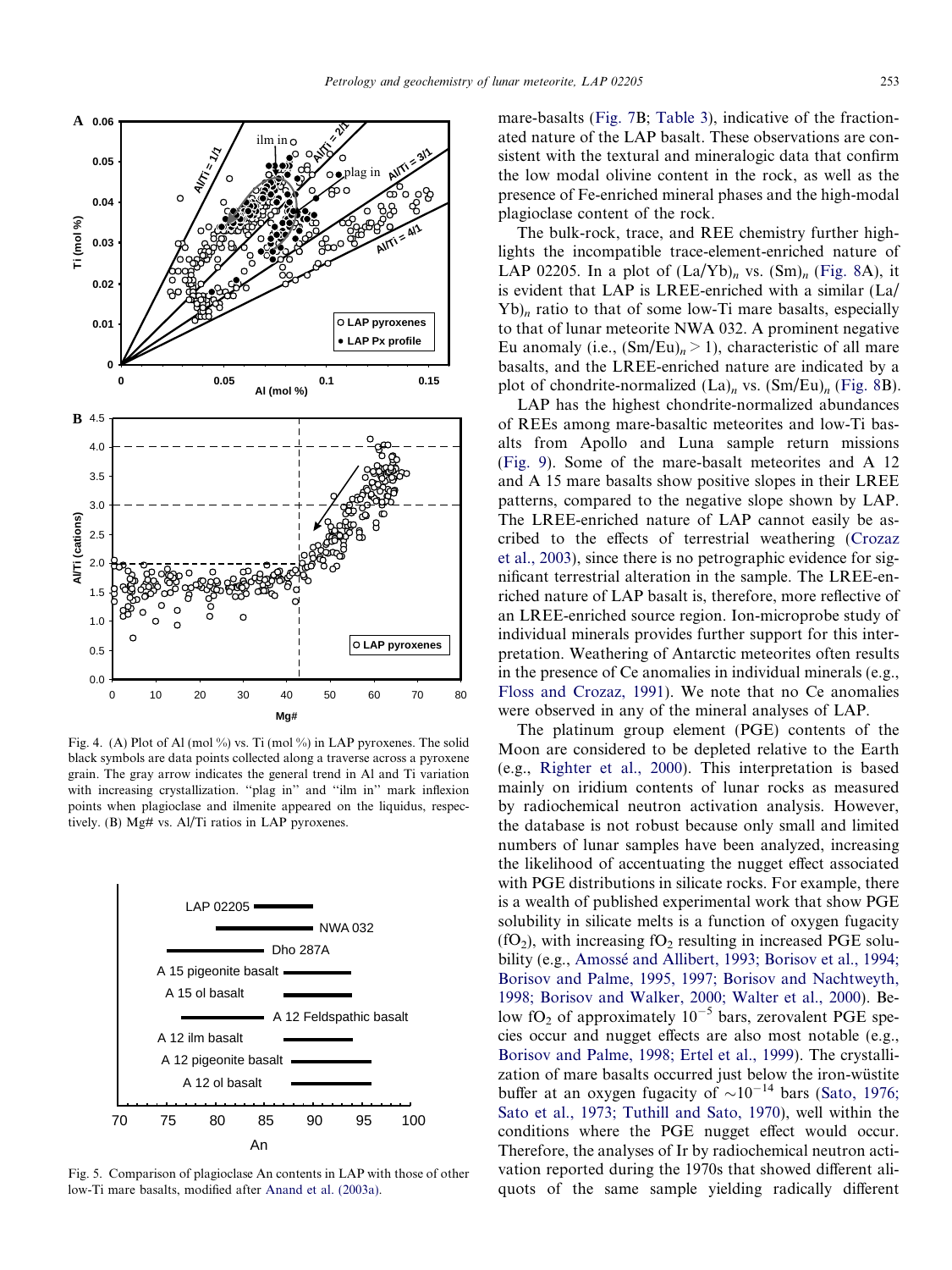<span id="page-8-0"></span>

Fig. 6. (A) Spinel analyses plotted on a ternary plot of 2Ti–Cr–Al (in mol %). Spinel compositions follow the lunar trend defined by Apollo 12 and 15 samples. (B) Plot of FeO/(FeO + MgO) vs. TiO<sub>2</sub>/(TiO<sub>2</sub> + Cr<sub>2</sub>O<sub>3</sub> + Al<sub>2</sub>O<sub>3</sub>) (in wt %) for LAP 02205 spinels also shows a crystallization trend similar to those defined by A 12 and A 15 spinels (data from [El Goresy, 1976\)](#page-17-0).

concentrations probably reflect the heterogeneous distribution of the PGEs in the low-fO<sub>2</sub> mare basalts; the "high" concentrations are not due to contamination during handling and/or processing (e.g., [Anders et al., 1971; Baedec](#page-16-0)[ker et al., 1971\)](#page-16-0). As such, [Neal et al. \(2001\)](#page-17-0) concluded that pristine lunar samples could contain Ir abundances that exceed  $1 \frac{ng}{g}$ . This is the reason why we, unlike previous work, used over 1.5 g of homogenized material in an attempt to minimize the nugget effect.

It is possible that elevated PGE abundances in lunar samples are because of meteoritic contamination. There have been several studies that have endeavored to classify the meteorite impactor and also the indigenous lunar siderophile element budget (e.g., [Delano and Ringwood, 1978;](#page-17-0) [Righter et al., 2000\)](#page-17-0). Development of new methods has allowed precise measurements of a large suite of PGEs (Ir, Ru, Rh, Pt, and Pd). Similar geochemical behavior among these highly siderophile elements allows a more rigorous assessment of 'endogenous' vs. 'exogenous' source contributions in a manner similar to that of chondrite-normalized REE plots in igneous geochemistry. [Neal et al.](#page-17-0) [\(2001\)](#page-17-0) showed that on a chondrite-normalized plot, pristine lunar basalts display a smooth pattern with increasing abundance from Ir to Pt. Samples that contain an 'extraneous' component, however, deviate from this trend, resulting in a flatter normalized PGE pattern. The PGE abundances in LAP basalt are the highest values measured in any lunar basalt to date ([Table 4\)](#page-11-0). Based on the previous classification schemes, a significant amount of meteoritic contamination would be needed to explain this feature. However, on a chondrite-normalized plot, the PGE pattern for LAP basalt shows a smooth pattern with increasing abundance from Ir to Pt, comparable to that of chemically pristine low-Ti mare basalt 12001,826, albeit with much higher absolute abundances ([Fig. 10](#page-11-0)). Also, the lunar basaltic meteorite, EET 96008, has a PGE pattern similar to that of LAP. The platinum abundance in LAP basalt, however, is close to some of the highest values seen in the impact melt breccias reported by [Norman et al. \(2002\)](#page-17-0) but other elements are generally lower [\(Fig. 10](#page-11-0)). Thus, the PGE signature could indicate that LAP 02205 is a new variant of low-Ti lunar basalt, which was probably derived not only from an incompatible-element-enriched source, but also from an endogenously enriched PGE source, on the Moon. This observation is also consistent with the Re–Os isotopic study of LAP 02205 by [Day et al. \(2005\),](#page-17-0) which gave no credence to the presence of an 'exogenous' meteoritic component in that basalt. Alternatively, this could indicate that the PGEs generally behaved incompatibly during crystal fractionation under low  $fO<sub>2</sub>$  conditions and this accounts for their relative overall enrichment.

# 4.2. Trace-element variations in minerals and petrogenetic modeling

Based on the large variation observed in terms of major elements in LAP pyroxenes, we investigated the trace-element compositions of a number of pyroxene grains whose compositions plot in different parts of the pyroxene quadrilateral ([Fig. 3\)](#page-5-0). We also selected several grains of plagioclase, olivine, and phosphate minerals for trace-element analysis to assess the level and extent of variations preserved in them. Using mineral REE data and appropriate partition coefficients, REE contents of the parental melts in equilibrium with the earliest-formed phases have also been calculated. The complete ion-microprobe REE dataset is listed in [Table 5](#page-12-0).

The REE abundances in LAP pyroxenes display significant variations on a chondrite-normalized plot [\(Fig. 11](#page-13-0)A), suggesting an extensive fractional-crystallization history of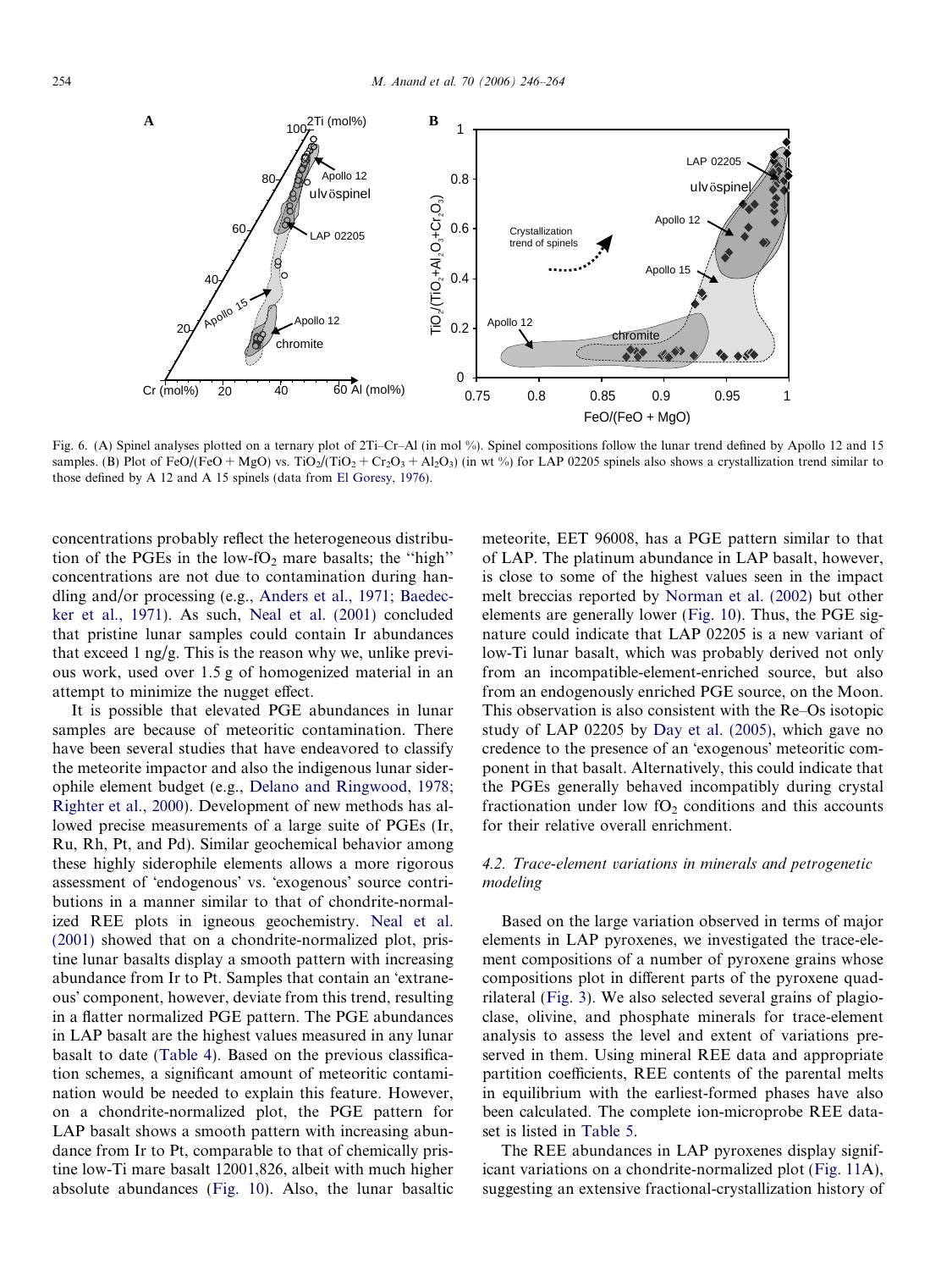<span id="page-9-0"></span>Table 3 Major and trace-element compositions of lunar mare-basalt meteorites and similar basalts from Apollo 12 and 15 collections

|                                 |               | Mare basalt meteorites          |                                 |                                 |                                 |                                 | Apollo 12 and 15 basalts        |                                 |                               |                                       |                              |                       |                       |                     |                |  |
|---------------------------------|---------------|---------------------------------|---------------------------------|---------------------------------|---------------------------------|---------------------------------|---------------------------------|---------------------------------|-------------------------------|---------------------------------------|------------------------------|-----------------------|-----------------------|---------------------|----------------|--|
|                                 | LAP<br>02 205 | Dho<br>287A                     | <b>NWA</b><br>032               | Y-793169                        | A-881757                        | <b>EET</b><br>87521<br>clast A) | 12016,<br>9                     | 12054,<br>62                    | 15119,<br>19                  | 15556,<br>177                         | A 12<br><b>QNB</b><br>12,056 | A 12<br>QNB<br>12,047 | A 15<br>QNB<br>$B-22$ | A 15<br>QNB<br>B-45 | 15,475,<br>152 |  |
| wt $\%$                         |               | $\mathbf{1}$                    | $\sqrt{2}$                      | $\mathfrak{Z}$                  | $\mathfrak{Z}$                  | $\overline{\mathbf{4}}$         | $\mathfrak{S}$                  | 5                               | 6                             | $6\,$                                 | $\boldsymbol{7}$             | $\boldsymbol{7}$      | 8                     | $\,8\,$             | 9              |  |
| SiO <sub>2</sub>                | 45.2          | 43.2                            | 44.7                            | 46.0                            | 47.1                            | 48.4                            | 42.8                            | 45.9                            | 44.9                          | 45.7                                  | 43.4                         | 45.1                  | 47.5                  | 46.9                | 49.0           |  |
| TiO <sub>2</sub>                | 3.38          | 2.76                            | 3.08                            | 2.19                            | 2.45                            | 1.13                            | 4.02                            | 4.63                            | 2.57                          | 2.62                                  | 5.07                         | 5.20                  | 2.49                  | 2.63                | 1.75           |  |
| Al <sub>2</sub> O <sub>3</sub>  | 10.0          | 8.35                            | 8.74                            | 11.1                            | 10.0                            | 12.5                            | 7.23                            | 10.5                            | 8.96                          | 9.48                                  | 8.82                         | 10.10                 | 13.00                 | 12.71               | 9.77           |  |
| $Cr_2O_3$                       | 0.19          | 0.65                            | 0.40                            | 0.24                            | 0.29                            | 0.21                            | 0.57                            | 0.33                            | 0.59                          | 0.84                                  | 0.48                         | 0.31                  | 0.16                  | 0.16                | 0.36           |  |
| FeO                             | 23.2          | 22.1                            | 23.0                            | 21.2                            | 22.5                            | 19.2                            | 22.6                            | 19.5                            | 22.2                          | 21.7                                  | 21.6                         | 20.5                  | 19.7                  | 21.0                | 19.9           |  |
| MnO                             | 0.23          | 0.29                            | 0.33                            | 0.32                            | 0.34                            | 0.24                            | 0.30                            | 0.29                            | 0.28                          | 0.28                                  | 0.29                         | 0.29                  | 0.22                  | 0.26                |                |  |
| MgO                             | 5.99          | 13.2                            | 8.45                            | 5.75                            | 6.30                            | 6.30                            | 12.7                            | 6.76                            | 9.38                          | 8.15                                  | 9.30                         | 6.59                  | 4.61                  | 4.92                | 8.42           |  |
| CaO                             | 11.2          | 8.74                            | 10.9                            | 12.0                            | 11.8                            | 11.7                            | 8.42                            | 11.9                            | 10.0                          | 10.6                                  | 10.2                         | 11.3                  | 11.5                  | 11.6                | 10.8           |  |
| Na <sub>2</sub> O               | 0.33          | 0.53                            | 0.37                            | 0.27                            | 0.25                            | 0.41                            | 0.22                            | 0.31                            | 0.26                          | 0.26                                  | 0.29                         | 0.31                  | 0.31                  | 0.27                | 0.31           |  |
| $K_2O$                          | 0.11          | 0.19                            | 0.11                            | 0.06                            | 0.04                            | 0.07                            | 0.06                            | 0.07                            | 0.05                          | 0.05                                  | 0.07                         | 0.08                  | 0.04                  | 0.05                | 0.05           |  |
| $P_2O_5$                        | 0.12          | 0.21                            |                                 |                                 |                                 | 0.08                            | 0.06                            | 0.07                            | 0.07                          | 0.07                                  | 0.08                         | 0.10                  | 0.06                  | 0.05                |                |  |
| Total                           | 100.0         | 100.2                           | 99.7                            | 99.2                            | 101.0                           | 100.0                           | 99.0                            | 100.2                           | 99.2                          | 99.6                                  | 99.6                         | 99.9                  | 99.6                  | 100.5               | 100.4          |  |
| Mg#                             | 31.4          | 51.5                            | 39.6                            | 32.6                            | 33.3                            | 37.3                            | 49.9                            | 38.2                            | 43.0                          | 40.1                                  | 43.33                        | 36.34                 | 29.39                 | 29.38               | 42.90          |  |
|                                 | ppm           | $\mu$ g/g                       | $\mu$ g/g                       | $\mu$ g/g                       | $\mu$ g/g                       | $\mu$ g/g                       | $\mu$ g/g                       | $\mu$ g/g                       | $\mu$ g/g                     | $\mu$ g/g                             |                              |                       |                       |                     |                |  |
| Li                              | 11.70         | $\overbrace{\phantom{12333}}$   |                                 |                                 | $\overline{\phantom{0}}$        |                                 | $\overbrace{\qquad \qquad }^{}$ |                                 |                               | $\qquad \qquad$                       |                              |                       |                       |                     |                |  |
| Be                              | 1.37          |                                 |                                 |                                 |                                 | $\overline{\phantom{0}}$        |                                 | $\overline{\phantom{0}}$        |                               |                                       |                              |                       |                       |                     |                |  |
| Sc                              | 58.6          | 35.2                            | 56                              | 93.7                            | 99.4                            | 44                              |                                 |                                 | 44                            | 46                                    | 60                           | 61                    |                       |                     |                |  |
| V                               | 129.0         |                                 |                                 |                                 |                                 | $\overline{\phantom{0}}$        |                                 |                                 |                               | $\overbrace{\phantom{12333}}$         |                              |                       |                       |                     |                |  |
| Co                              | 37.3          | 42.3                            | 42                              | 29.8                            | 27.9                            | 46                              | 54                              | 31                              | 50                            | 50                                    | 42                           | $32\,$                |                       |                     |                |  |
| Ni                              | 27.6          | 20                              | 50                              | 53                              | 52                              | 29                              | 25                              |                                 | 59                            | 63                                    |                              |                       |                       |                     |                |  |
| Rb                              | 2.1           | $\overline{\phantom{0}}$        | $\overbrace{\qquad \qquad }^{}$ |                                 |                                 |                                 | $\overbrace{\qquad \qquad }^{}$ |                                 | $\overbrace{\phantom{12333}}$ | $\qquad \qquad$                       |                              |                       |                       |                     |                |  |
| $\rm Sr$                        | 135.3         | 530                             | 142                             | 78                              | 115                             | 104                             | 126                             | 162                             | 112                           | 101                                   | 159                          | 171                   |                       |                     |                |  |
| Y                               | 73.2          |                                 |                                 | $\overline{\phantom{0}}$        | $\overbrace{\qquad \qquad }^{}$ |                                 |                                 |                                 |                               | $\overline{\phantom{0}}$              | 55                           | 57                    |                       |                     |                |  |
| Zr                              | 200.3         | 60                              | 175                             | 59                              | 45                              | 140                             | 117                             | 128                             | 95                            | 94                                    | 135                          | 141                   |                       |                     |                |  |
| Nb                              | 14.7          | $\overline{\phantom{0}}$        | $\overline{\phantom{0}}$        |                                 |                                 | $\overline{\phantom{0}}$        |                                 |                                 | $\overbrace{\phantom{12333}}$ | $\hspace{1.0cm} \rule{1.5cm}{0.15cm}$ | 6                            | $\tau$                |                       |                     |                |  |
| Cs                              | 0.1           | $\overbrace{\qquad \qquad }^{}$ | $\overbrace{\qquad \qquad }^{}$ |                                 |                                 | $\overline{\phantom{0}}$        | $\overbrace{\qquad \qquad }^{}$ | $\overbrace{\qquad \qquad }^{}$ |                               | $\hspace{1.0cm} \rule{1.5cm}{0.15cm}$ |                              |                       |                       |                     |                |  |
| Ba                              | 164.7         | 200                             | 242                             | 34                              | 27                              | $88\,$                          | 59                              | 64                              | 44                            | 44                                    | 62                           | 69                    |                       |                     |                |  |
| La                              | 13.40         | 12.9                            | 11.2                            | 4.72                            | 3.69                            | 8.3                             | $\overline{\phantom{0}}$        |                                 | 5.36                          | $\sqrt{5}$                            |                              |                       | 7                     | 8                   | 5              |  |
| Ce                              | 37.31         | 30.3                            | 29.7                            | 14.8                            | 10.9                            | 20.9                            | 16.2                            | 18.8                            | 15.9                          | 15.8                                  | 20.2                         | 20.1                  | 21.1                  | 22.5                | 15.0           |  |
| Pr                              | 5.15          |                                 |                                 | $\overbrace{\qquad \qquad }^{}$ |                                 |                                 |                                 |                                 |                               |                                       |                              |                       |                       |                     |                |  |
| Nd                              | 25.12         | 20.4                            | 21                              | 11.9                            | 8.31                            | 13                              |                                 |                                 | 15                            | 13                                    |                              |                       | 17                    | 22                  | 11             |  |
| Sm                              | 7.56          | 6.31                            | 6.61                            | 4.3                             | 2.88                            | 3.86                            | 5.5                             | 6                               | 3.82                          | 3.65                                  | 6.40                         | 6.50                  | 4.55                  | 4.77                | 3.45           |  |
| $\mathop{\mathrm{Eu}}\nolimits$ | 1.24          | 1.18                            | 1.1                             | 1.31                            | 1.1                             | 0.98                            | 1.06                            | 1.27                            | 0.94                          | 0.96                                  | 1.31                         | 1.36                  | 0.98                  | 1.00                | 0.92           |  |
| Gd                              | 9.95          | $\overline{\phantom{0}}$        |                                 |                                 |                                 |                                 |                                 |                                 |                               |                                       |                              |                       |                       |                     |                |  |
| $\rm Tb$                        | 1.93          | 1.22                            | 1.56                            | 1.02                            | 0.76                            | 0.8                             | 1.42                            | 1.85                            | 0.83                          | 0.87                                  | 1.73                         | 1.80                  | 0.99                  | 1.11                | 0.79           |  |
| Dy                              | 12.08         |                                 |                                 |                                 |                                 |                                 |                                 |                                 |                               |                                       |                              |                       |                       |                     |                |  |
| Ho                              | 2.45          |                                 |                                 |                                 |                                 |                                 |                                 |                                 |                               |                                       |                              |                       |                       |                     |                |  |
| Er                              | 6.71          | $\overline{\phantom{0}}$        |                                 |                                 |                                 |                                 |                                 |                                 |                               |                                       |                              |                       |                       |                     |                |  |
| Tm                              | 0.94          |                                 | $\overline{\phantom{m}}$        | $\overline{\phantom{0}}$        |                                 |                                 |                                 |                                 |                               |                                       |                              |                       |                       |                     |                |  |
| Yb                              | 6.37          | 3.35                            | 5.79                            | 4.59                            | 3.26                            | 3.19                            | 5                               | 5.8                             | 2.36                          | 2.27                                  | 6.00                         | 5.90                  | 3.08                  | 3.29                | 2.45           |  |
| Lu                              | 0.88          | 0.51                            | 0.8                             | 0.66                            | 0.52                            | 0.48                            | 0.67                            | 0.78                            | 0.32                          | 0.31                                  | 0.82                         | 0.89                  | 0.47                  | 0.48                | 0.38           |  |
| Hf                              | 5.39          | 2.64                            | 5                               | 3.01                            | $2.2\,$                         | 2.88                            | 6.3                             | 4.8                             | 2.89                          | 2.89                                  | 4.80                         | 5.10                  |                       |                     |                |  |
| Ta                              | 0.77          | 0.71                            | 0.62                            | 0.31                            | 0.22                            | 0.37                            |                                 |                                 | 0.41                          | 0.39                                  |                              |                       |                       |                     |                |  |
| W                               | 0.20          |                                 |                                 |                                 |                                 |                                 |                                 |                                 |                               |                                       |                              |                       |                       |                     |                |  |
| Pb                              | 1.00          |                                 |                                 |                                 |                                 |                                 |                                 |                                 |                               |                                       |                              |                       |                       |                     |                |  |
|                                 |               |                                 |                                 |                                 |                                 |                                 |                                 |                                 |                               |                                       |                              |                       |                       |                     |                |  |
| U                               | 0.55          |                                 |                                 |                                 |                                 |                                 |                                 |                                 |                               |                                       |                              |                       |                       |                     |                |  |
| Th                              | 2.33          | 0.9                             | 1.9                             | 0.68                            | 0.42                            | 0.95                            |                                 |                                 | 0.49                          | 0.46                                  |                              |                       | 0.87                  | 1.01                |                |  |

Data sources: 1, [Anand et al. \(2003a\)](#page-16-0); 2, [Fagan et al. \(2002\)](#page-17-0); 3, major elements from [Warren and Kallemeyn \(1993\)](#page-18-0) and minor elements from [Koeberl et al.](#page-17-0) [\(1993\);](#page-17-0) 4, [Warren and Kallemeyn \(1989\);](#page-18-0) 5, [Rhodes et al. \(1977\)](#page-18-0); 6, [Ryder and Schuraytz \(2001\);](#page-18-0) 7, [Rhodes et al. \(1977\);](#page-18-0) 8, [Vetter et al. \(1987\);](#page-18-0) 9, [Ryder \(1985\)](#page-18-0).

the LAP magma. Most pyroxenes have sub-parallel convex upward patterns, which are HREE-enriched with deep negative Eu anomalies. Pyroxenes with high-Mg cores have REE abundances lower than those in Fe-rich rims. The slope of the LREE pattern also becomes less steep with progressive fractional crystallization. The co-variation of  $(La/Yb)<sub>n</sub>$  values with the Wo and En contents of pyroxenes

is illustrated in [Figs. 11B](#page-13-0) and C, respectively. In general, the  $(La/Yb)_n$  values in pigeonite are lower than those in augite or sub-calcic augite owing to the higher affinity of LREEs in the high-Ca pyroxene structure. Also, (La/  $Yb$ <sub>n</sub> increases with an increasing degree of fractionation. Three pyroxene grains (f2px40, jpx71, and hpx 64; [Table](#page-12-0) [5\)](#page-12-0) are distinctly more LREE-enriched, such that the overall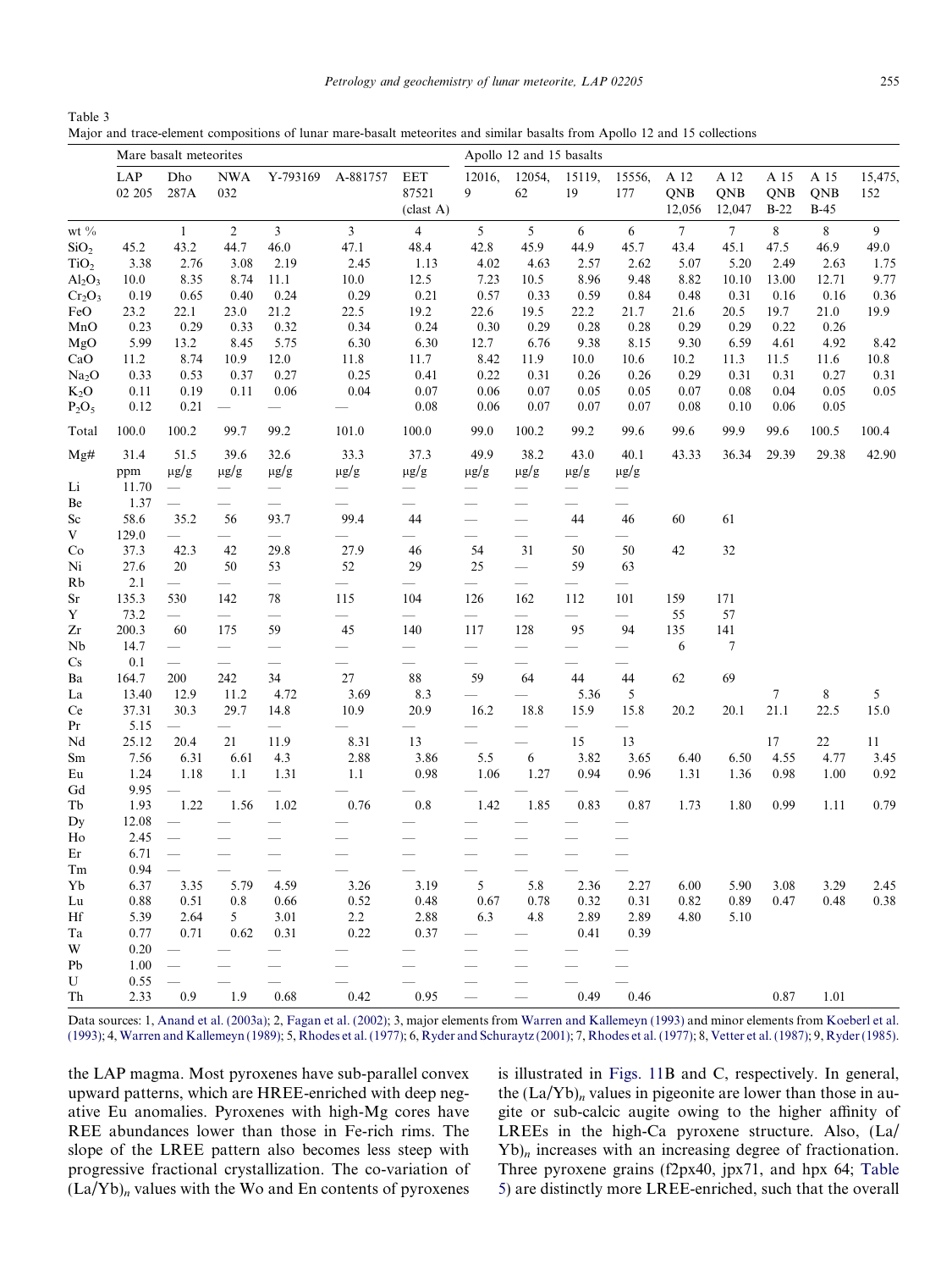<span id="page-10-0"></span>

Fig. 7. Variation diagrams for selected whole rock major-element data for LAP 02205. Data for Apollo 11, 12, 15, and 17 mare basalts are also plotted for comparison. The inset in each figure shows the data set available for mare basalts from Apollo and Luna missions as compiled by [Neal and Taylor \(1992\).](#page-17-0) (A) The MgO vs. TiO<sub>2</sub> plot confirms LAP as a low-Ti mare basalt, according to the classification of [Neal and Taylor \(1992\).](#page-17-0) LAP is similar to the majority of Apollo 12 and 15 mare-basalt samples, but is relatively low in MgO. (B) the Al<sub>2</sub>O<sub>3</sub> vs. CaO plot indicates that LAP is somewhat enriched in CaO and  $Al<sub>2</sub>O<sub>3</sub>$  contents compared to most low-Ti mare basalts.



Fig. 8. Variation diagrams for selected whole-rock trace-element data for LAP 02205. Data for A 12 and A 15 mare basalts are also plotted for comparison. (A) The  $(La/Yb)_n$  vs.  $(Sm)_n$  plot highlights the REE-enriched nature of LAP. (B) The  $(Sm/Eu)_n$  vs.  $(La)_n$  plot highlights the negative Eu anomaly in LAP, typical of mare basalts. A close similarity between LAP and NWA 032 is apparent from both figures.



Fig. 9. (A) Chondrite-normalized plot of REEs in LAP 02205. Normalization values are from [Anders and Grevesse \(1989\).](#page-16-0) Other mare-basalt meteorites, one representative analysis each of Apollo 12 and 15 mare basalts (12019, 15119; [Table 3](#page-9-0)), and KREEP (15386; [Neal and Kramer, 2003](#page-17-0)) are also plotted for comparison. (B) REE pattern of LAP 02205 compared with quartz-normative Apollo 12 basalts. The shaded region covers the range of REE contents shown by low-Ti quartz-normative basalts from the Apollo collection. Data for mare basalts plotted in this figure are given in [Table 3](#page-9-0).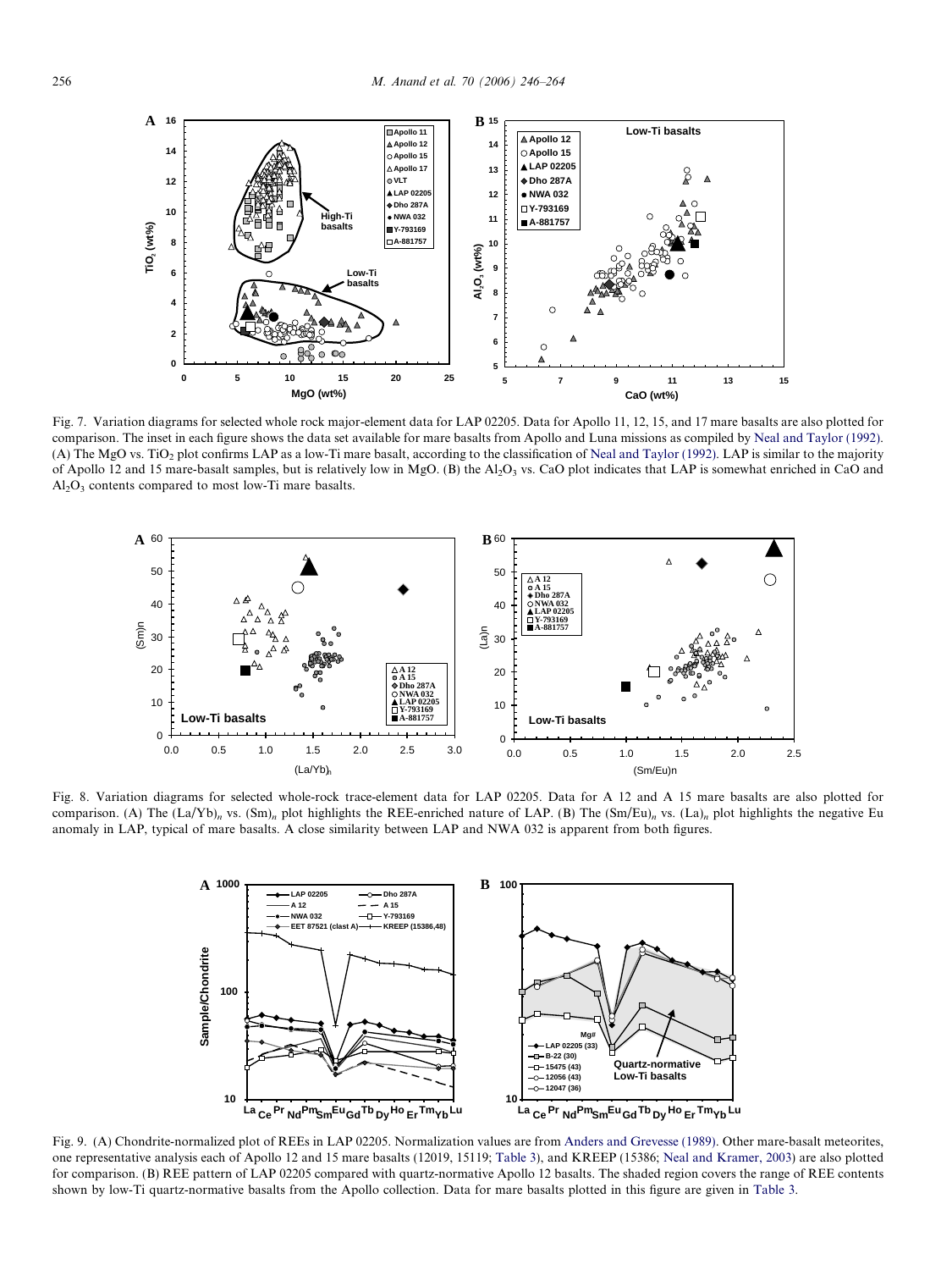<span id="page-11-0"></span>Table 4 Platinum group element (PGE) abundances (in ppb) in LAP 02205

|    | LAP 02205 | $2\sigma$ | WITS-1<br>(analyzed) | $2\sigma$ | WITS-1<br>(recommended) | $2\sigma$                   |
|----|-----------|-----------|----------------------|-----------|-------------------------|-----------------------------|
| Ir | 1.8       | 0.4       | 2.1                  | 0.6       | 1.6                     | 0.2                         |
| Ru | 3.6       | 1.2       | 4.5                  | 3.9       | 5.1                     | 1.2                         |
| Rh | 1.2       | 0.4       | 3.1                  | 2.1       | 13                      | 0.2                         |
| Pt | 31.5      | 6         |                      | 1.2       |                         | $\mathcal{D}_{\mathcal{L}}$ |
| Pd | 8.3       |           | 89                   |           | 79                      | 0.9                         |



Fig. 10. Chondrite-normalized PGE pattern for LAP 02205 compared with PGE patterns of Apollo 17 impact melt (IM) breccias studied by [Norman et al. \(2002\)](#page-17-0) and other mare basaltic rocks. PGE data for A 12 basalt (12011,29) are our unpublished data (Ir = 0.06 ppb,  $Ru = 0.11$  ppb,  $Rh = 0.14$  ppb,  $Pt = 4.82$  ppb, and  $Pd = 0.63$  ppb), whereas data for mare basaltic meteorites EET 96008 and EET 87521 are from [Anand et al.](#page-16-0) [\(2003c\)](#page-16-0) and [Warren and Kallemeyn \(1991\),](#page-18-0) respectively. LAP has a highly fractionated smooth chondrite-normalized pattern similar to those of EET 96008 and 12011,29. However, the platinum abundance in LAP basalt is comparable to some of the highest values seen in the impact melt breccias. The chondrite normalization values used here are from [McDonough and](#page-17-0) [Sun \(1995\).](#page-17-0)

pattern is approximately flat; consequently, these grains have some of the highest  $(La/Yb)_n$  values. This is consistent with their highly evolved compositions. The lowest (La/  $Yb$ <sub>n</sub> values are seen in high-Mg pigeonites ([Fig. 11](#page-13-0)C), in agreement with petrographic observations and crystallization modeling that pigeonite was the earliest crystallizing phase in the LAP magma. The REE contents in plagioclase grains also show significant variation. All plagioclase grains have LREE-enriched patterns with large positive Eu anomalies ([Fig. 11A](#page-13-0)). The overall REE abundance increases with decreasing plagioclase An content. Three olivine grains also show some variation in REE abundances; patterns are HREE-enriched with abundances of REE lighter than Gd below detection.

The REE data on apatite and whitlockite show smooth chondrite-normalized REE patterns between 10,000 and 20,000 times chondrite with strong negative Eu anomalies

([Fig. 11](#page-13-0)A). The REE concentrations are higher in whitlockite than in apatite, consistent with previous studies of lunar phosphates (e.g., [Lindstrom et al., 1985; Neal and](#page-17-0) [Taylor, 1991; Snyder and Taylor, 1992; Jolliff et al.,](#page-17-0) [1993](#page-17-0)). However, the REE contents in LAP whitlockite and apatite are at the lower and higher ends, respectively, of known lunar compositions. This is due to a combination of small grain size  $(20-40 \,\mu\text{m})$ , especially for whitlockite  $(10-20 \mu m)$ , and complex intergrowth of these two phases in LAP, making it difficult to avoid contamination by analyzing a mixture of the two phases during ion microprobe analysis.

If no equilibration of the REE has taken place, the REE compositions of individual minerals can be used to estimate the compositions of the liquid with which they were in equilibrium at the time of crystallization (e.g., [McSween](#page-17-0) [et al., 1996\)](#page-17-0). Agreement between the bulk rock REE compositions and the estimated equilibrium melt composition for the earliest-formed minerals can indicate closed-system crystallization of the parental magma. We have calculated equilibrium melt compositions for the pigeonite, augite, and plagioclase from LAP 02205 with the lowest REE concentrations (i.e., those that formed earliest) and have compared them with the measured bulk-rock REE composition ([Fig. 12\)](#page-13-0). We used REE partition coefficients from [McKay](#page-17-0) [et al. \(1986\)](#page-17-0) for pigeonite and augite, and those from [Phin](#page-17-0)[ney and Morrison \(1990\)](#page-17-0), for plagioclase (except for Eu, which is from [Drake and Weill, 1975\)](#page-17-0). The shaded area in [Fig. 12](#page-13-0) indicates the range of estimated equilibrium liquid compositions for the three minerals. The melts in equilibrium with early formed plagioclase and pyroxene are similar to each other, suggesting that the high-Mg pyroxenes and An-rich plagioclase co-crystallized from similar melts ([Fig. 12](#page-13-0)). This is further supported by crystallization modeling (see next section) that predicts appearance of plagioclase on the liquidus almost immediately after pigeonite. The whole-rock REE pattern for LAP is also plotted in [Fig. 12](#page-13-0) and is similar to the calculated equilibrium melts. This observation supports the interpretation that the whole-rock composition of LAP 02205 reflects the original melt composition and that no cumulus phase is present in the rock sample.

#### 4.3. Crystallization modeling

The modal mineralogy of LAP 02205 and its geochemical characteristics demonstrate the highly fractionated nature of the parental magma. The highest measured Fo content in LAP olivine cores (Fo 64) is a bit too high to be in equilibrium with our measured whole rock Mg# of 31.4. Using the TiO<sub>2</sub>-calibrated  $K_d$  of 0.32 ([Delano,](#page-17-0) [1980](#page-17-0)), the calculated Fo content of olivine that is in equilibrium with a whole rock Mg# 31.4 is approximately 60. Other investigators of LAP 02205 have reported Fo content in olivine cores as high as 67 [\(Chokai et al., 2004\)](#page-16-0), which would suggest a xenocrystic origin for some of the high-Mg olivine cores. The skeletal nature of olivine grains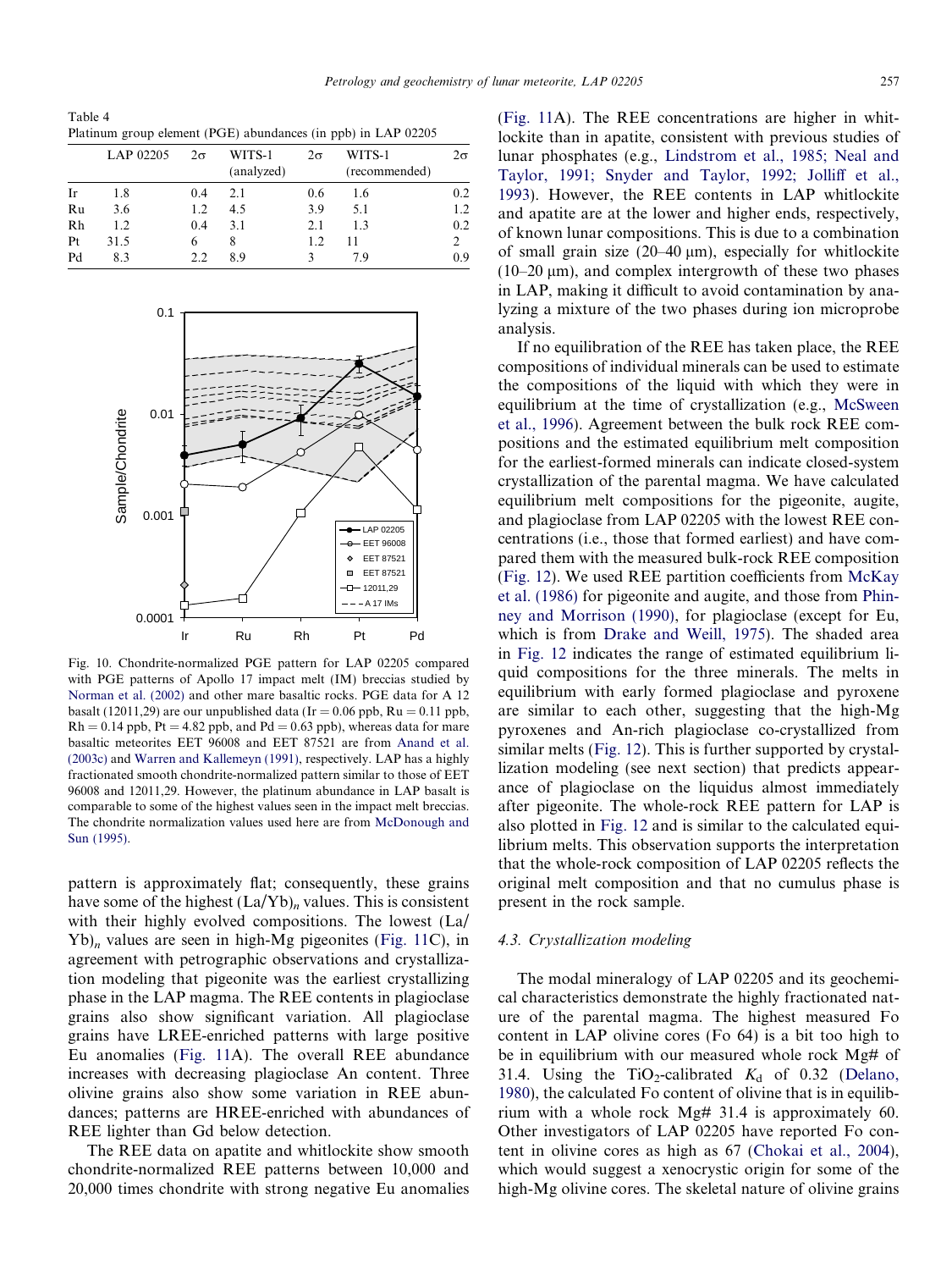<span id="page-12-0"></span>Table 5REE abundances (in ppm) in silicate and phosphate minerals in LAP 02205 measured by SIMS

Pyroxene

|    | apx33   | $1\sigma$ | apx36  | $1\sigma$ | apx75  | $1\sigma$ | apx79       | $1\sigma$ | f2px34             | $1\sigma$ | f2px40 | $1\sigma$ | f2px49 | $1\sigma$ | f2px55 | $1\sigma$ | f2px57 | $1\sigma$ | f2px60     | $1\sigma$      | f2px66 | $1\sigma$      |        |                |
|----|---------|-----------|--------|-----------|--------|-----------|-------------|-----------|--------------------|-----------|--------|-----------|--------|-----------|--------|-----------|--------|-----------|------------|----------------|--------|----------------|--------|----------------|
| La | 1.39    | 0.08      | 0.31   | 0.03      | 0.06   | 0.01      | 0.13        | 0.01      | 0.42               | 0.05      | 7.43   | 0.30      | 0.14   | 0.02      | 0.29   | 0.04      | 0.07   | 0.01      | 0.39       | 0.05           | 0.82   | 0.05           |        |                |
| Ce | 5.77    | 0.27      | 1.16   | 0.08      | 0.26   | 0.02      | 0.64        | 0.05      | 1.87               | 0.18      | 24.93  | 0.78      | 0.67   | 0.06      | 1.44   | 0.12      | 0.35   | 0.02      | 2.28       | 0.18           | 3.64   | 0.20           |        |                |
| Pr | 1.27    | 0.07      | 0.31   | 0.02      | 0.06   | 0.01      | 0.15        | 0.02      | 0.42               | 0.05      | 4.73   | 0.23      | 0.15   | 0.02      | 0.36   | 0.03      | 0.10   | 0.01      | 0.50       | 0.05           | 0.71   | 0.05           |        |                |
| Nd | 7.68    | 0.26      | 1.97   | 0.09      | 0.39   | 0.02      | 0.98        | 0.05      | 2.62               | 0.17      | 20.90  | 0.60      | 1.04   | 0.05      | 2.16   | 0.12      | 0.66   | 0.03      | 2.89       | 0.16           | 4.99   | 0.17           |        |                |
| Sm | 3.58    | 0.23      | 0.99   | 0.09      | 0.28   | 0.03      | 0.53        | 0.05      | 1.64               | 0.16      | 7.91   | 0.49      | 0.65   | 0.06      | 1.14   | 0.12      | 0.39   | 0.04      | 1.54       | 0.13           | 2.77   | 0.13           |        |                |
| Eu | 0.17    | 0.02      | 0.05   | 0.01      | 0.01   | 0.00      | 0.03        | 0.01      | 0.09               | 0.02      | 0.54   | 0.08      | 0.04   | 0.01      | 0.06   | 0.01      | 0.03   | 0.01      | 0.06       | 0.02           | 0.17   | 0.02           |        |                |
| Gd | 5.47    | 0.46      | 2.09   | 0.19      | 0.46   | 0.04      | 1.07        | 0.09      | 2.27               | 0.30      | 10.30  | 0.84      | 0.98   | 0.10      | 2.28   | 0.22      | 0.70   | 0.07      | 2.30       | 0.24           | 3.48   | 0.29           |        |                |
| Tb | 1.47    | 0.10      | 0.35   | 0.04      | 0.11   | 0.01      | 0.20        | 0.02      | 0.61               | 0.08      | 2.50   | 0.21      | 0.25   | 0.02      | 0.57   | 0.06      | 0.16   | 0.02      | 0.63       | 0.06           | 0.78   | 0.06           |        |                |
| Dy | 10.71   | 0.39      | 3.46   | 0.14      | 1.12   | 0.04      | 2.07        | 0.09      | 4.04               | 0.21      | 16.59  | 0.59      | 2.05   | 0.10      | 3.74   | 0.19      | 1.41   | 0.06      | 3.99       | 0.22           | 5.73   | 0.23           |        |                |
| Ho | 2.24    | 0.16      | 0.75   | 0.06      | 0.29   | 0.03      | 0.44        | 0.04      | 0.90               | 0.09      | 3.30   | 0.19      | 0.46   | 0.04      | 0.76   | 0.07      | 0.31   | 0.02      | 0.71       | 0.07           | 1.19   | 0.08           |        |                |
| Er | 7.87    | 0.29      | 2.47   | 0.09      | 0.90   | 0.04      | 1.55        | 0.08      | 2.68               | 0.18      | 10.43  | 0.40      | 1.71   | 0.09      | 2.65   | 0.14      | 1.03   | 0.04      | 2.62       | 0.14           | 3.73   | 0.16           |        |                |
| Tm | 1.30    | 0.08      | 0.34   | 0.03      | 0.12   | 0.01      | 0.23        | 0.03      | 0.44               | 0.05      | 1.48   | 0.09      | 0.25   | 0.02      | 0.46   | 0.05      | 0.16   | 0.01      | 0.39       | 0.05           | 0.52   | 0.04           |        |                |
| Yb | 8.70    | 0.42      | 3.00   | 0.17      | 1.12   | 0.06      | 1.63        | 0.11      | 2.81               | 0.30      | 10.65  | 0.58      | 1.58   | 0.12      | 2.47   | 0.19      | 1.08   | 0.08      | 2.09       | 0.16           | 3.78   | 0.21           |        |                |
| Lu | 1.50    | 0.14      | 0.53   | 0.05      | 0.18   | 0.02      | 0.25        | 0.03      | 0.41               | 0.07      | 1.47   | 0.16      | 0.32   | 0.05      | 0.43   | 0.06      | 0.17   | 0.02      | 0.31       | 0.07           | 0.56   | 0.06           |        |                |
| Wo | 22.3    |           | 30.6   |           | 8.6    |           | 20.8        |           | 40.4               |           | 35.1   |           | 23.1   |           | 29.2   |           | 14.2   |           | 38.3       |                | 16.6   |                |        |                |
| En | 4.4     |           | 22.1   |           | 57.9   |           | 36.6        |           | 5.9                |           | 8.5    |           | 39.8   |           | 43.7   |           | 54.9   |           | 40.0       |                | 34.1   |                |        |                |
|    | f2px68  | $1\sigma$ | fpx123 | $1\sigma$ | fpx128 | $1\sigma$ | fpx130      | $1\sigma$ | fpx173             | $1\sigma$ | hpx40  | $1\sigma$ | hpx45  | $1\sigma$ | hpx64  | $1\sigma$ | hpx68  | $1\sigma$ | hpx94      | $1\sigma$      | jpx71  | $1\sigma$      |        |                |
| La | 0.30    | 0.04      | 0.08   | 0.01      | 0.15   | 0.02      | 0.35        | 0.05      | 0.18               | 0.02      | 0.21   | 0.03      | 0.47   | 0.04      | 1.85   | 0.05      | 0.20   | 0.02      | 0.09       | 0.01           | 5.41   | 0.28           |        |                |
| Ce | 1.59    | 0.11      | 0.17   | 0.03      | 0.62   | 0.04      | 2.09        | 0.16      | 0.83               | 0.05      | 0.69   | 0.07      | 2.44   | 0.16      | 5.38   | 0.17      | 1.25   | 0.07      | 0.34       | 0.02           | 16.42  | 0.70           |        |                |
| Pr | 0.37    | 0.03      | 0.06   | 0.01      | 0.11   | 0.01      | 0.32        | 0.03      | 0.19               | 0.02      | 0.17   | 0.02      | 0.56   | 0.05      | 0.88   | 0.05      | 0.31   | 0.02      | 0.09       | 0.01           | 2.55   | 0.16           |        |                |
| Nd | 2.57    | 0.14      | 0.34   | 0.03      | 1.02   | 0.04      | 2.49        | 0.15      | 1.13               | 0.05      | 1.19   | 0.06      | 3.35   | 0.14      | 4.30   | 0.13      | 1.85   | 0.08      | 0.58       | 0.03           | 13.41  | 0.47           |        |                |
| Sm | 1.23    | 0.13      | 0.24   | 0.04      | 0.53   | 0.04      | 1.31        | 0.12      | 0.61               | 0.04      | 0.51   | 0.07      | 1.72   | 0.12      | 1.68   | 0.08      | 1.17   | 0.07      | 0.38       | 0.03           | 4.79   | 0.30           |        |                |
| Eu | 0.08    | 0.01      | 0.01   | 0.00      | 0.03   | 0.01      | 0.11        | 0.02      | 0.05               | 0.01      | 0.03   | 0.01      | 0.12   | 0.01      | 0.08   | 0.01      | 0.04   | 0.01      | 0.03       | 0.01           | 0.38   | 0.06           |        |                |
| Gd | 2.91    | 0.24      | 0.32   | 0.10      | 1.01   | 0.09      | 2.41        | 0.23      | 1.25               | 0.10      | 1.32   | 0.17      | 2.30   | 0.24      | 2.30   | 0.20      | 2.15   | 0.17      | 0.53       | 0.07           | 6.86   | 0.60           |        |                |
| Тb | 0.56    | 0.06      | 0.09   | 0.02      | 0.27   | 0.02      | 0.54        | 0.05      | 0.29               | 0.02      | 0.19   | 0.04      | 0.59   | 0.05      | 0.59   | 0.04      | 0.46   | 0.04      | 0.17       | 0.01           | 1.62   | 0.12           |        |                |
| Dy | 4.02    | 0.20      | 0.95   | 0.06      | 2.36   | 0.08      | 3.88        | 0.22      | 2.03               | 0.09      | 1.90   | 0.10      | 4.49   | 0.20      | 4.42   | 0.18      | 4.17   | 0.17      | 1.36       | 0.06           | 9.60   | 0.39           |        |                |
| Ho | 0.90    | 0.08      | 0.24   | 0.02      | 0.63   | 0.04      | 0.72        | 0.10      | 0.47               | 0.03      | 0.45   | 0.04      | 0.90   | 0.07      | 1.01   | 0.07      | 0.95   | 0.07      | 0.30       | 0.02           | 2.18   | 0.14           |        |                |
| Er | 3.08    | 0.16      | 0.70   | 0.05      | 1.91   | 0.06      | 3.08        | 0.18      | 1.62               | 0.06      | 1.46   | 0.08      | 2.84   | 0.15      | 3.03   | 0.13      | 3.32   | 0.15      | 0.89       | 0.05           | 6.09   | 0.29           |        |                |
| Tm | 0.50    | 0.05      | 0.13   | 0.01      | 0.29   | 0.02      | 0.34        | 0.04      | 0.25               | 0.01      | 0.19   | 0.02      | 0.40   | 0.03      | 0.55   | 0.04      | 0.44   | 0.03      | 0.17       | 0.01           | 0.84   | 0.07           |        |                |
| Yb | 3.42    | 0.21      | 0.79   | 0.08      | 2.30   | 0.11      | 2.52        | 0.27      | 1.65               | 0.09      | 1.65   | 0.13      | 2.75   | 0.19      | 3.30   | 0.17      | 3.63   | 0.27      | 1.11       | 0.07           | 6.82   | 0.36           |        |                |
| Lu | 0.53    | 0.07      | 0.15   | 0.03      | 0.42   | 0.04      | 0.34        | 0.07      | 0.32               | 0.04      | 0.32   | 0.05      | 0.40   | 0.06      | 0.57   | 0.04      |        |           | 0.19       | 0.02           | 1.13   | 0.10           |        |                |
| Wo | 24.2    |           | 0.9    |           | 9.9    |           | 35.4        |           | 18.7               |           | 33.2   |           | 36.9   |           | 20.9   |           | 16.4   |           | 21.1       |                | 17.9   |                |        |                |
| En | 29.0    |           | 46.0   |           | 40.5   |           | 41.0        |           | 41.8               |           | 44.4   |           | 36.2   |           | 21.3   |           | 3.7    |           | 47.8       |                | 14.4   |                |        |                |
|    | Olivine |           |        |           |        |           | Plagioclase |           |                    |           |        |           |        |           |        |           |        |           | Phosphates |                |        |                |        |                |
|    | a2ol16  | $1\sigma$ | a2ol23 | $1\sigma$ | hol13  | $1\sigma$ | f2p182      | $1\sigma$ | f <sub>2pl88</sub> | $1\sigma$ | f2p195 | $1\sigma$ | jpl49  | $1\sigma$ | gp18   | $1\sigma$ | gp19   | $1\sigma$ | p2Ap1      | $1\sigma$      | p2Wh2  | $1\sigma$      | p7Ap10 | $1\sigma$      |
| La |         |           |        |           |        |           | 0.62        | 0.05      | 0.83               | 0.05      | 0.52   | 0.03      | 1.66   | 0.08      | 0.68   | 0.06      | 0.59   | 0.03      | 1225       | 14             | 4400   | 27             | 2408   | 15             |
| Ce |         |           |        |           |        |           | 1.49        | 0.10      | 2.16               | 0.12      | 1.28   | 0.08      | 3.85   | 0.16      | 1.64   | 0.09      | 1.25   | 0.06      | 3723       | 28             | 11264  | 48             | 6614   | 28             |
| Pr |         |           |        |           |        |           | 0.19        | 0.02      | 0.27               | 0.02      | 0.14   | 0.01      | 0.50   | 0.04      | 0.20   | 0.02      | 0.14   | 0.01      | 543        | 9              | 1396   | 14             | 888    | 9              |
| Nd |         |           |        |           |        |           | 0.67        | 0.04      | 1.20               | 0.05      | 0.50   | 0.04      | 1.87   | 0.07      | 0.82   | 0.04      | 0.67   | 0.03      | 2695       | 27             | 6376   | 41             | 4355   | 26             |
| Sm |         |           |        |           |        |           | 0.20        | 0.03      | 0.28               | 0.04      | 0.13   | 0.03      | 0.47   | 0.04      | 0.15   | 0.03      | 0.16   | 0.02      | 793        | 22             | 1782   | 33             | 1217   | 21             |
| Eu |         |           |        |           |        |           | 1.36        | 0.08      | 1.80               | 0.09      | 1.54   | 0.06      | 3.64   | 0.14      | 1.99   | 0.09      | 2.17   | 0.08      | 32         | 2              | 100    | $\overline{4}$ | 51     | 2              |
| Gd | 0.04    | 0.01      | 0.03   | 0.01      |        |           | 0.26        | 0.04      | 0.42               | 0.05      | 0.16   | 0.03      | 0.56   | 0.05      | 0.18   | 0.03      | 0.16   | 0.02      | 789        | 25             | 1836   | 37             | 1247   | 23             |
| Tb | 0.01    | 0.00      | 0.01   | 0.00      | 0.02   | 0.00      | 0.04        | 0.01      | 0.06               | 0.01      | 0.03   | 0.01      | 0.09   | 0.01      | 0.03   | 0.01      | 0.02   | 0.01      | 145        | 6              | 378    | 10             | 246    | 6              |
| Dy | 0.18    | 0.01      | 0.08   | 0.01      | 0.11   | 0.01      | 0.16        | 0.02      | 0.43               | 0.03      | 0.09   | 0.02      | 0.59   | 0.03      | 0.18   | 0.02      | 0.10   | 0.01      | 856        | 16             | 2539   | 27             | 1476   | 16             |
| Ho | 0.07    | 0.01      | 0.03   | 0.01      | 0.03   | 0.00      | 0.04        | 0.01      | 0.12               | 0.01      | 0.02   | 0.01      | 0.12   | 0.01      | 0.05   | 0.01      | 0.04   | 0.01      | 173        | 6              | 547    | 11             | 302    | 6              |
| Er | 0.28    | 0.02      | 0.13   | 0.01      | 0.10   | 0.01      | 0.08        | 0.02      | 0.30               | 0.03      | 0.06   | 0.02      | 0.34   | 0.02      | 0.10   | 0.02      | 0.07   | 0.01      | 383        | 11             | 1463   | 21             | 715    | 11             |
| Tm | 0.06    | 0.01      | 0.03   | 0.01      |        |           |             |           |                    |           |        |           |        |           |        |           |        |           | 45         | 3              | 208    | 7              | 87     | 3              |
| Yb | 0.53    | 0.03      | 0.27   | 0.03      | 0.20   | 0.02      | 0.05        | 0.02      | 0.31               | 0.04      | 0.07   | 0.02      | 0.25   | 0.03      | 0.07   | 0.02      | 0.06   | 0.01      | 223        | 11             | 1208   | 23             | 491    | 12             |
| Lu | 0.13    | 0.01      | 0.04   | 0.01      | 0.04   | 0.01      |             |           | 0.05               | 0.01      |        |           | 0.03   | 0.01      | 0.01   | 0.01      |        |           | 25         | $\overline{4}$ | 147    | 8              | 57     | $\overline{4}$ |
| Fo | 42.4    |           | 58.3   |           | 62.4   |           |             |           |                    |           |        |           |        |           |        |           |        |           |            |                |        |                |        |                |
| An |         |           |        |           |        |           | 89.2        |           | 88.6               |           | 86.9   |           | 84.6   |           | 87.4   |           | 88.2   |           |            |                |        |                |        |                |

Errors are 1σ.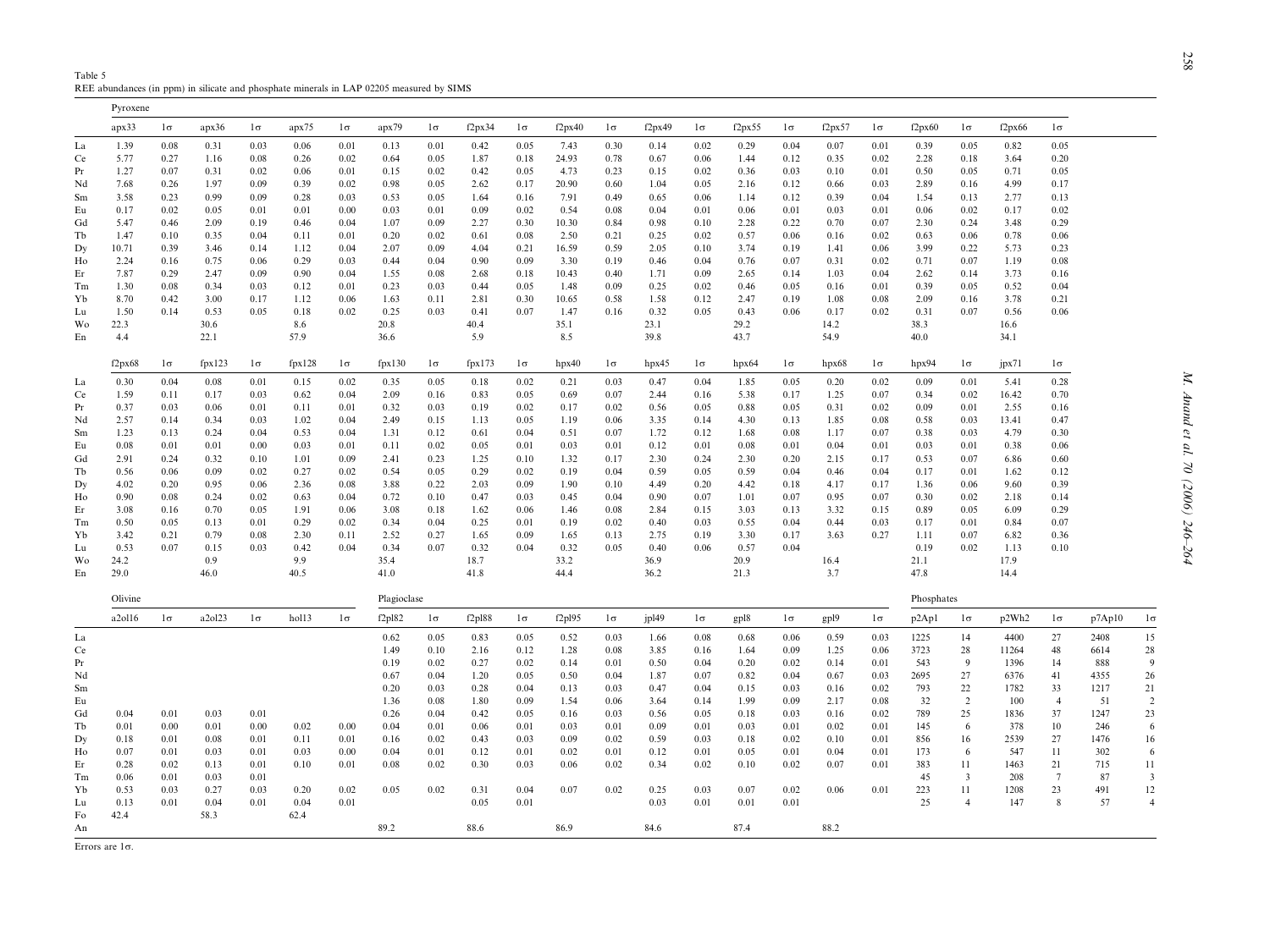<span id="page-13-0"></span>

Fig. 11. (A) Chondrite-normalized plot of REE abundances in silicate and phosphate grains from LAP. The REEs in pyroxene grains display a large variation with deep negative Eu anomalies. The REEs in plagioclase and olivine also vary significantly. For clarity, only the most representative REE patterns are shown that cover the measured range for each mineral type. (B and C) (La/Yb)<sub>n</sub> vs. Wo and En, respectively, for LAP pyroxenes, illustrating the control of pigeonite and augite crystallization on  $(La/Yb)_n$  values at a given Wo and En content.



Fig. 12. Chondrite-normalized REE patterns of the calculated e parental melts in equilibrium with the earliest formed pyroxenes and plagioclase in LAP. The early formed pyroxenes and plagioclase are in equilibrium with similar parental melts, which are also similar to the measured bulk-rock REE patterns.

and the reaction relationship with pigeonite are in agreement with this possibility. Nevertheless, as discussed earlier, preservation of Fe–Mg zoning in LAP olivines could only have occurred if they were derived from a slightly more magnesian magma not long before the onset of LAP magma crystallization. Thus, there might be a genetic link between the cores of such olivine grains and the LAP basalt through fractional crystallization of a primitive magma.

The bulk-rock composition of LAP 02205 ([Table 3\)](#page-9-0) has been modeled using the MELTS software of [Ghiorso and](#page-17-0) [Sack \(1995\).](#page-17-0) Results of equilibrium crystallization modeling

Equilibrium crystallization (98%) (Bulk-composition, this study)



Fig. 13. Results of equilibrium crystallization modeling of the bulk rock composition of LAP 02205, using the MELTS software of Ghiorso and Sack (1995). The measured compositional ranges of LAP silicates are shown in the small inset at the top right. Bars depict relative timing between the appearances of observed mineral phases in LAP onto the liquidus.

are presented in the form of bar diagrams in Fig. 13. Modeling was performed starting with a liquidus temperature of 1200  $\degree$ C and oxygen fugacity equivalent to a log unit below the Iron–Wustite buffer (i.e., IW-1). The equilibrium crystallization modeling provides a good match between the predicted and observed compositional ranges for the majority of mineral phases, but fails to predict the observed Fo contents of the olivine cores, supporting our interpretation that these high-Mg cores may be xenocrysts. We also mod-Election of LAP reported the bulk composition of LAP reported by [Jolliff et al.](#page-17-0)<br>
Lend the bulk composition of LAP reported by Jolliff et al.<br>
Election of LAP reported by Jollin control of the bulk rock of Chinese share th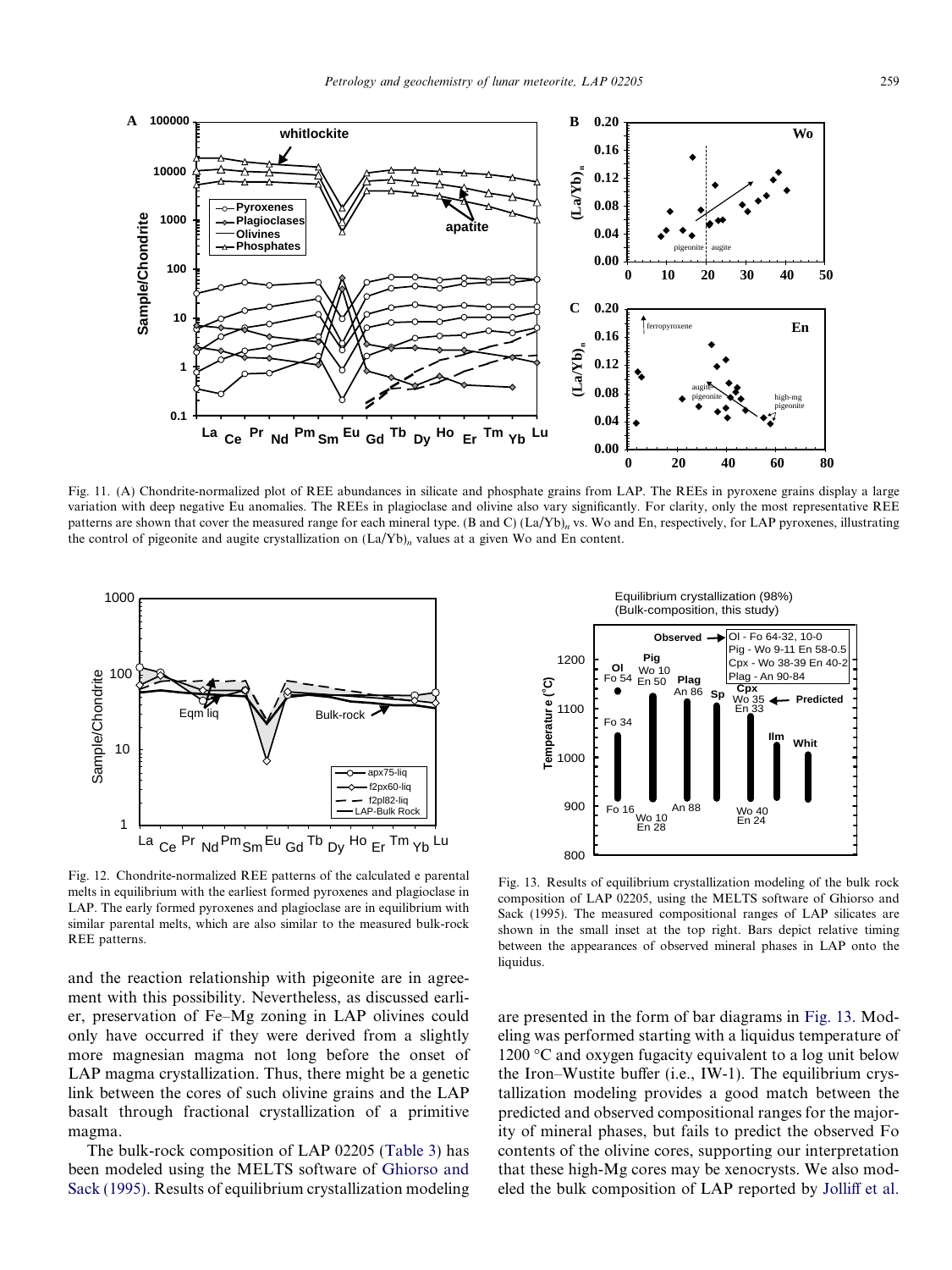| Table 6 |                                                                        |
|---------|------------------------------------------------------------------------|
|         | U and Pb isotopic values in LAP 02205 phosphates as measured by SHRIMP |

|                 | $^{238}$ U/ $^{206}$ Ph | $1\sigma$ | $^{207}Ph/^{206}Ph$ | $1\sigma$ | $^{204}Ph/^{206}Ph$ | $1\sigma$ | $^{204}Ph/^{208}Ph$ | $1\sigma$ | $U$ (ppm) | Th (ppm) |
|-----------------|-------------------------|-----------|---------------------|-----------|---------------------|-----------|---------------------|-----------|-----------|----------|
| LAP-K           | .280                    | 0.143     | 0.2510              | 0.0068    | 0.000308            | 0.000099  | 0.000535            | 0.000171  | 75        | 188      |
| LAP-P           | .543                    | 0.027     | 0.2308              | 0.0021    | 0.000180            | 0.000039  | 0.000298            | 0.000064  | 96        | 359      |
| $LAP$ -ap $3.1$ | .208                    | 0.278     | 0.2596              | 0.0131    | 0.000439            | 0.000150  | 0.000926            | 0.000324  | 73        | 207      |
| $LAP$ -ap3.2    | 1.191                   | 0.452     | 0.2843              | 0.0304    | 0.000205            | 0.000094  | 0.000324            | 0.000152  | 70        | 330      |
| $LAP$ -ap4.1    | 1.326                   | 0.100     | 0.2282              | 0.0065    | 0.000075            | 0.000084  | 0.000106            | 0.000120  | 72        | 285      |
| $LAP$ -ap4.2    | 1.183                   | 0.109     | 0.2423              | 0.0041    | 0.000232            | 0.000070  | 0.000275            | 0.000083  | 65        | 347      |
| $LAP$ -ap5      | l.143                   | 0.291     | 0.2463              | 0.0045    | 0.000225            | 0.000049  | 0.000336            | 0.000075  | 60        | 303      |

Errors are  $1\sigma$ .

[\(2004\)](#page-17-0), which confirms our results and excludes the possibility of heterogeneous sampling of the LAP 02205.

## 4.4. U–Pb age dating of phosphates

The age of a lunar basalt can potentially yield important clues about its source location. It can also help in the pairing of meteorites. We previously published the first U–Th– Pb dates derived from phosphates from a lunar meteorite [\(Anand et al., 2003c](#page-16-0)). We have followed up on this unique technique to determine the U–Pb ages of phosphate grains in LAP as a first approximation of its crystallization age. The main advantage of our ''total U–Pb isochron method'' lies in the fact that this does not require any assumption of initial lead composition, which is model dependent [\(Terada](#page-18-0) [et al., 2003; Terada and Sano, 2004\)](#page-18-0). In addition, this is a relatively rapid method of dating phosphate grains, insitu,' in basaltic samples without destroying much material and preserving the spatial context among various analyzed spots in a polished section. Thus, one of the aims of the present study was to use SHRIMP-derived data from phosphate mineral grains in LAP 02205 to place this sample within the chronologic context of its lunar origin. Due to the very small size of whitlockite crystals, it was only possible to determine U–Pb ages for apatite grains using this method.

U and Th concentrations,  $^{238}U/^{206}Pb$ ,  $^{207}Pb/^{206}Pb$ ,  $^{204}Pb/^{206}Pb$ , and  $^{204}Pb/^{208}Pb$  ratios of apatites in LAP are listed in Table 6. Average Th and U concentrations in these phosphates vary from  $\sim$ 200 to 350 ppm and are significantly higher than those in ordinary chondrites ([Crozaz et al.,](#page-17-0) [1987\)](#page-17-0). This could simply be due to the fact that LAP phosphates were derived from a fractionated magma, containing higher concentrations of incompatible trace elements such as U and Th compared to chondrites. Both U and Th are highly enriched in LAP phosphates (Table 6) when compared with their concentration in the whole rock  $(Th = 2.33$  ppm and  $U = 0.55$  ppm;  $Th/U = 4.2$ ). The Th/ U ratios in apatites vary from 2.5 to 5 with an average value of  $\sim$ 4, similar to those seen in other lunar basaltic meteorites (e.g., EET 96008; [Anand et al., 2003c\)](#page-16-0).

We have calculated a ''total Pb/U isochron age'' from the apatite data in  $^{238}$ U/<sup>206</sup>Pb<sup>-207</sup>Pb/<sup>206</sup>Pb<sup>-204</sup>Pb/<sup>206</sup>Pb space, using Isoplot/Ex v. 3.0 program [\(Ludwig, 2001\)](#page-17-0). The linear regression in the 3D diagram intercepts with the U–Pb Concordia line at  $2929 \pm 150$  Ma (2 $\sigma$ ), taken as the minimum crystallization age of the lunar basalt LAP 02205 ([Fig. 14](#page-15-0)). Although shock effects are present in LAP, they are less intense (e.g., lack of large-scale maskelynitization of plagioclase) than those seen in other mare basalt meteorites, such that the U–Pb systematics in phosphates were possibly not disturbed. Thus, the U–Pb radiometric age may be close to a true crystallization age. In a pioneering study using SHRIMP, [Sano et al. \(2000\)](#page-18-0) performed U–Th–Pb dating of phosphates in Shergotty, a strongly shocked (e.g., total maskelynitization of plagioclase) martian meteorite and obtained crystallization ages similar to those derived from other isotopic systems. However, because of the controversy surrounding the formation age of Shergotty, they were cautious in interpreting their results and suggested that this age could be either the age of the primary crystallization of the apatites or the age of the shock metamorphic event, which was associated with a temperature of  $\sim$ 900 °C, interpreted to be the closure temperature of U–Pb system in shergotty apatites [\(Sano](#page-18-0) [et al., 2000](#page-18-0)). In the present case, however, we believe that the U–Pb age of apatites is most likely to be the original crystallization age from the LAP magma. This is supported by its close similarity to another lunar meteorite, NWA 032, which has a similar Ar–Ar age (2.8 Ga) [\(Fernandes](#page-17-0) [et al., 2003\)](#page-17-0). Recently, [Nyquist et al. \(2005\)](#page-17-0) also presented Sm–Nd, Rb–Sr, and Ar–Ar ages for the LAP basalt, with a maximum crystallization age of 3.1 Ga, based on Sm–Nd isotopic systematics and slightly younger ages of around 2.9 Ga based upon Rb–Sr and Ar–Ar isotopic dating techniques. The younger ages have been interpreted as being due to secondary events soon after the formation of the rock. These ages are similar to our U–Pb data and, when the errors are taken into account, the U–Pb ages are comparable to the Sm–Nd crystallization age of [Nyquist et al.](#page-17-0) [\(2005\)](#page-17-0), providing confidence in the use of U–Pb dating technique that we have pioneered.

### 5. Pairing with other mare basalts and lunar source region

One of the aims in lunar-meteorite research is to compare and contrast the mineralogy and petrology of a new mare basalt with those of existing mare basalts, from Apollo and Luna missions, as well as with those of other lunarbasalt samples to infer possible source regions for the new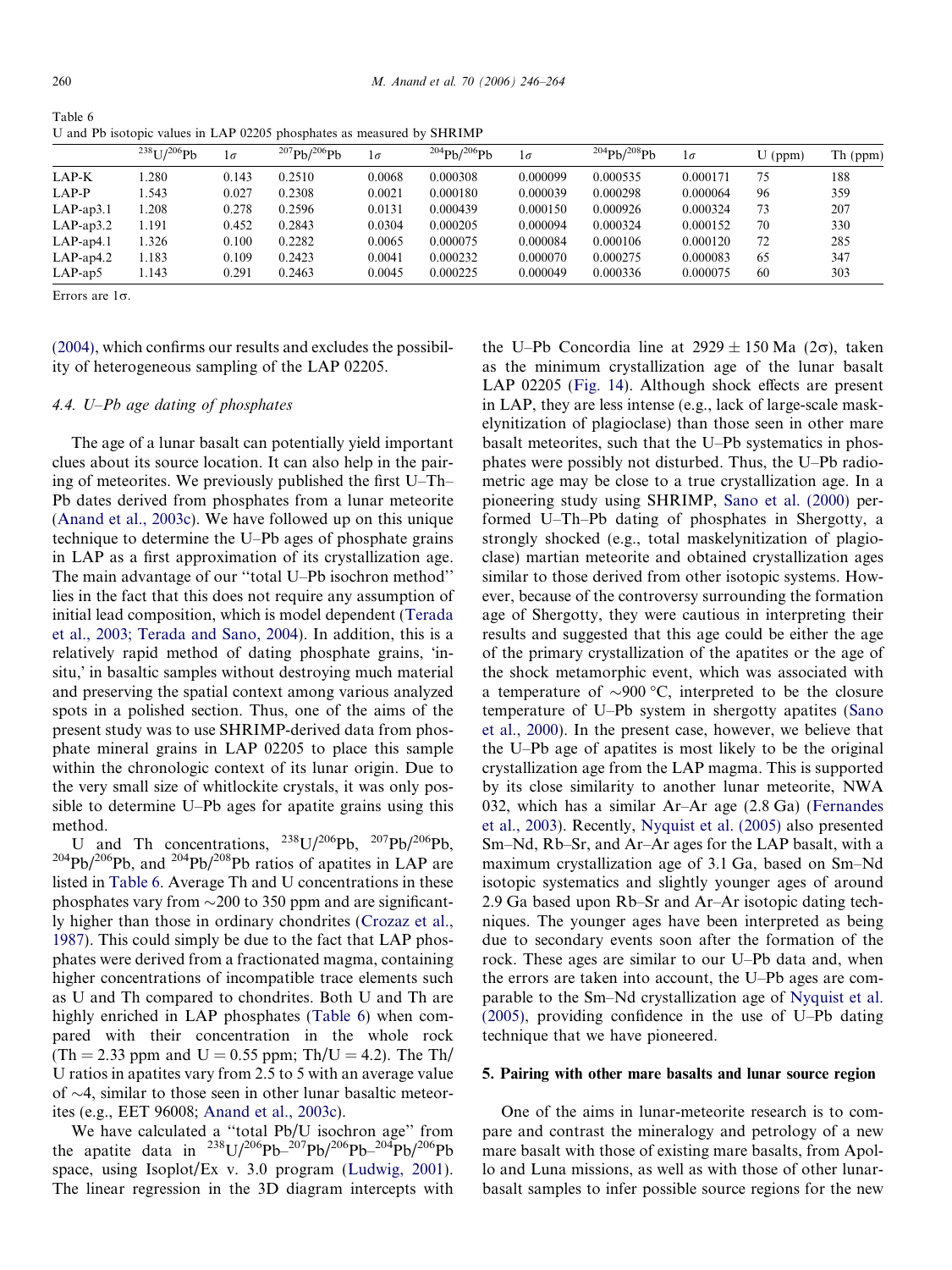<span id="page-15-0"></span>

Fig. 14. A three-dimensional linear regression of apatite in the lunar meteorite LAP 02205 for the total Pb/U isochron. (A) All data are projected onto the  $^{238}U/^{206}Pb^{-207}Pb/^{206}Pb$  plane. (B and C) are the other two planes of the cube. Errors are portrayed at the  $1\sigma$  level. The dotted line shows the best fit by the Isoplot/Ex v. 3.0 ([Ludwig, 2001](#page-17-0)). In (A), the intersection between the dashed isochron line and concordia curve (at 2929 Ma) is the corrected data (207Pb $\frac{*}{206}$ Pb $\frac{*}{2}$ ) along the isochron line, taken as the crystallization age of the meteorite.

meteorite. This exercise helps not only to understand the pairing and source area location of a particular meteorite, but also helps to place the petrogenetic history of a sample in a wider geological context of lunar magma genesis.

LAP 02205 has unique mineralogical and geochemical characteristics, which have not been previously documented in any single known mare basalt. In our preliminary investigation of LAP 02205 ([Anand et al., 2004\)](#page-16-0), we suggested that this rock has some similarity with Apollo 12 and 15 low-Ti mare basalts from Apollo collections, especially the quartz-normative, pyroxene-phyric, A 15 basalts (e.g., 15075; [Taylor and Misra, 1975](#page-18-0)). [Mikouchi et al.](#page-17-0) [\(2004\) and Chokai et al. \(2004\)](#page-17-0) have suggested that texturally LAP is most similar to Dho 287A. In terms of mineral chemistry, they considered LAP to be most similar to A 12 ilmenite basalt, 12056. Similarly, [Righter et al. \(2004\)](#page-18-0) found some mineralogic similarity between LAP and the A 12 ilmenite basalts, particularly 12051. [Joy et al. \(2004\)](#page-17-0) compared LAP to some low-Ti feldspathic basalts retrieved from the Luna 16 mission. They also considered A 12 pigeonite basalts as another possibility. Based on Nd and Sr isotopic composition, [Nyquist et al. \(2005\)](#page-17-0) suggested a resemblance of LAP 02205 with Apollo 12 olivine basalts. Among mare basalt meteorites, based on major- and traceelement chemistry (e.g., similar Sc, Co contents, and Th/ Sm ratio), [Korotev et al. \(2004\)](#page-17-0) and [Jolliff et al. \(2004\)](#page-17-0) argued for a possible launch pairing of LAP and mare-basalt meteorite NWA 032. The whole rock major- and trace-element compositions, as well as the U–Pb age, indeed, suggest a close similarity to NWA 032 [\(Fagan et al., 2002;](#page-17-0) [Fernandes et al., 2003; Korotev et al., 2004](#page-17-0)). However, when looked in greater detail (e.g., level of incompatible trace element enrichment), LAP and NWA 032 cannot simply be related by fractional crystallization of a primitive melt. Nevertheless, these two meteorites share most geochemical signatures and it is entirely possible that both rocks were derived from similar source regions, if not from the same lava flow.

Despite differing opinions about the similarity of LAP to different types of mare basalts, most authors do agree that the western mare region on the Moon is a possible source region for this meteorite ([Hiesinger and Head, 1999\)](#page-17-0). This conclusion is bolstered by radiogenic age data on LAP 02205, which requires a source Maria with a relatively young age  $(\leq 3.1 \text{ Ga})$ . The high REE contents, the young age of  $\sim$ 3.0 Ga, and close similarity to NWA 032 are indicative of a source terrain close to the Apollo 12 site, possibly in Mare Insularum, Cognitum, Nubium or from the vicinity of Oceanus Procellarum and Mare Imbrium [\(Nyquist](#page-17-0) [et al., 2005\)](#page-17-0).

# 6. Summary

LAP 02205 is a new low-Ti mare basalt, which is unique in several respects compared to other lunar basalts. In terms of texture and mineralogy LAP is similar to Apollo 12 and Apollo 15 low-Ti mare basalts, albeit highly frac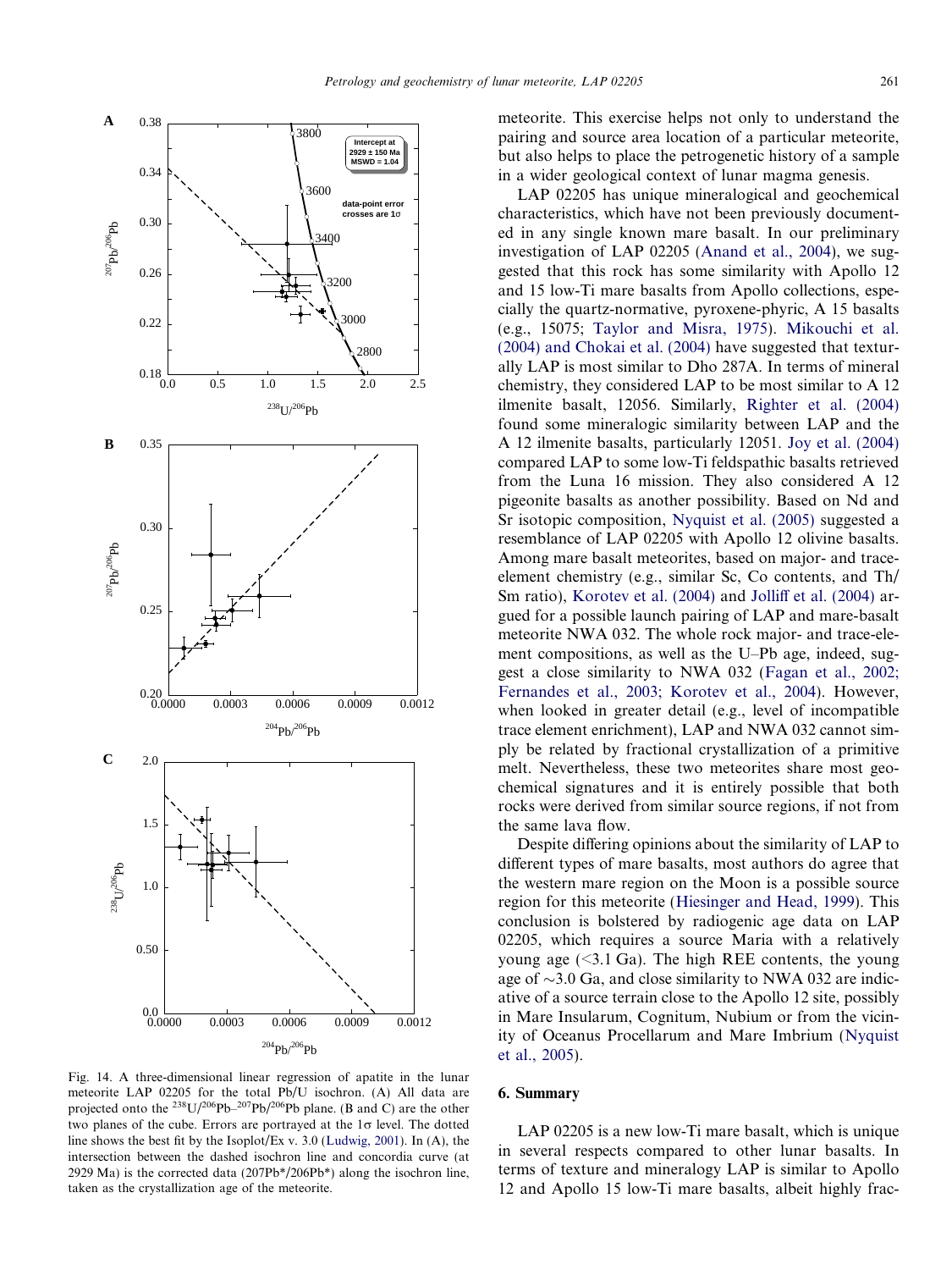<span id="page-16-0"></span>tionated. Pyroxene compositions are typical for low-Ti mare basalts, with progressive Fe-enrichment towards pyroxferroite. The high degree of fractionation is also evident in the unusually high abundance of mesostasis. Shock features are present in the meteorite in the form of mosaic fractures and twinning in pyroxenes, local melt pockets, and step fractures in ilmenites. However, plagioclase has retained its primary twinningm suggesting the rock was mildly shocked compared to most lunar mare basaltic meteorites.

At the individual mineral scale, pyroxene grains are LREE enriched and display a large range of REE abundances with deep negative Eu anomalies. Plagioclase grains also have variable REE abundances, with pronounced positive Eu anomalies. The calculated REE contents of the melts in equilibrium with the earliest formed pyroxenes and plagioclase are similar to the measured bulk-rock REE contents, thereby providing evidence for a closed system magmatic evolution of this rock.

In terms of bulk-rock major element contents, LAP 02205 has lower MgO contents than most other mare basalts with abundant free silica, making it a highly evolved basalt. It also has the highest REE abundances among all low-Ti mare basalts. LAP and NWA 032 have similar REE contents and Th/Sm ratio, and share many geochemical features. However, the LAP basalt cannot be derived from a simple fractionation of an NWA 032 type melt. The bulk-rock PGE contents in LAP basalt are highly enriched and form a smooth pattern on a chondrite-normalized plot, similar to other pristine low-Ti mare basalts from Apollo collections. This argues against any 'extraneous' meteoritic contamination and suggests a PGE-enriched source region for this mare basalt.

The U–Pb age of 2.9 Ga of LAP phosphates, if taken as crystallization age of the basalt, provides further evidence for extended magmatic activity on the Moon. This age makes LAP the 3rd youngest mare basalt known to date; the other two being NWA 032 (2.8 Ga) and NWA 773 (2.91 Ga) [\(Fernandes et al., 2003\)](#page-17-0).

The western hemisphere on the nearside of the Moon is a possible source region for the LAP basalt, as suggested by the high abundances of REEs and young magmatic age ([Hiesinger and Head, 1999](#page-17-0)). The overall mineralogical and geochemical characteristics of LAP 02205 are indicative of a new variant of low-Ti mare basalts, similar in some aspects to those from the Apollo 12 and 15 collections, and closest to lunar meteorite NWA 032, albeit LAP is more fractionated.

## Acknowledgments

We thank Allan Patchen and Georgina Kramer for assistance with microprobe and ICP-MS analyses, respectively. The Meteorite Working Group is also thanked for allocation of required samples for this work. Constructive and thoughtful reviews from Takashi Mikouchi, Kevin Righter, an anonymous reviewer, and Dave Mittlefehldt

helped improve the quality of the manuscript. This research has been supported through NASA Grants NAG 5-10414 and NAG 5-11558 to L.A.T., NAG5-12982 to C.R.N., and NNG 04GG49G to C.F. This paper is contribution No. 2005-0725 from the Imperial College-Natural History Museum Impact and Astromaterials Research Centre (IARC).

Associate editor: David W. Mittlefehldt

### References

- Alexander, C.M.O.D., 1994. Trace element distributions within ordinary chondrite chondrules: implications for chondrule formation conditions and precursors. Geochim. Cosmochim. Acta 58, 3451–3467.
- Amossé, J., Allibert, M., 1993. Partitioning of iridium and platinum between metals and silicate melts: evidence for passivation of the metals depending on fO<sub>2</sub>. Geochim. Cosmochim. Acta 57, 2395-2398.
- Anand, M., Taylor, L.A., Misra, K.C., Demidova, S.I., Nazarov, M.A., 2003a. KREEPy lunar meteorite Dhofar 287A: a new lunar basalt. Meteorit. Planet. Sci. 38, 485–499.
- Anand, M., Taylor, L.A., Nazarov, M.A., Patchen, A., 2003b. Petrologic comparisons of lunar mare basalt meteorites Dh-287A and NWA 032. In: Lunar Planet. Sci. Conf. XXXIV, Abstract No. 1787. Lunar Planetary Institute, Houston (CD-ROM).
- Anand, M., Taylor, L.A., Neal, C.R., Snyder, G.A., Patchen, A., Sano, Y., Terada, K., 2003c. Unraveling the complex origin of lunar meteorite EET 96008. Geochim. Cosmochim. Acta 67, 3499–3518.
- Anand, M., Taylor, L.A., Neal, C., Patchen, A., Kramer, G., 2004. Petrology and geochemistry of LAP 02205; a new low-Ti mare-basalt meteorite. In: Lunar Planet. Sci. Conf. XXXV, Abstract No. 1626. Lunar Planetary Institute, Houston (CD-ROM).
- Anders, E., Grevesse, N., 1989. Abundances of the elements: meteoritic and solar. Geochim. Cosmochim. Acta 53, 197–214.
- Anders, E., Ganapathy, R., Keays, R.R., Laul, J.C., Morgan, J.W., 1971. Volatile and siderophile elements in lunar rocks: comparison with terrestrial and meteoritic basalts. Proc. Lunar Sci. Conf. 2nd, 1021–1036.
- Baedecker, P.A., Schaudy, R.S., Elzie, J.L., Kimberlin, J., Wasson, J.T., 1971. Trace element studies of rocks and soils from Oceanus Procellarum and Mare Tranquilitatis. Proc. Lunar Sci. Conf. 2nd, 1037–1061.
- Borisov, A., Nachtweyth, K. 1998. Ru solubility in silicate melts: experimental results in oxidizing region (abstract). Lunar Planet. Sci. XXIX #1320.
- Borisov, A., Palme, H., 1995. The solubility of iridium in silicate melts: new data from experiments with  $Ir_{10}Pt_{90}$  alloys. Geochim. Cosmochim. Acta 59, 481–485.
- Borisov, A., Palme, H., 1997. Experimental determination of the solubility of platinum in silicate melts. Geochim. Cosmochim. Acta 61, 4349–4357.
- Borisov, A., Palme, H., 1998. Experimental determination of the solubility of Os metal/silicate partitioning. Neues Jar. Min. Abstract 172, 347–356.
- Borisov, A., Walker, R.J., 2000. Os solubility in silicate melts: new efforts and results. Am. Miner. 85, 912–917.
- Borisov, A., Palme, H., Spettel, B., 1994. Solubility of palladium in silicate melts: implications for core formation in the earth. Geochim. Cosmochim. Acta 58, 705–716.
- Chokai, J., Mikouchi, T., Arai, T., Monkawa, A., Koizumi, E., Miyamoto, M. 2004. Mineralogical comparison between LAP 02205 and lunar mare basalts (abstract). Ant. Met. XXVIII, pp. 4–5, National Institute of Polar Research, Tokyo.
- Collins, S.J., Righter, K., Brandon, A. 2005. Mineralogy, petrology and oxygen fugacity of the LaPaz Ice Field lunar basaltic meteorites and the origin and evolution of evolved lunar basalts. In Lunar Planet. Sci. Conf. XXXVI, Abstract No. 1141. Lunar Planetary Institute, Houston (CD-ROM).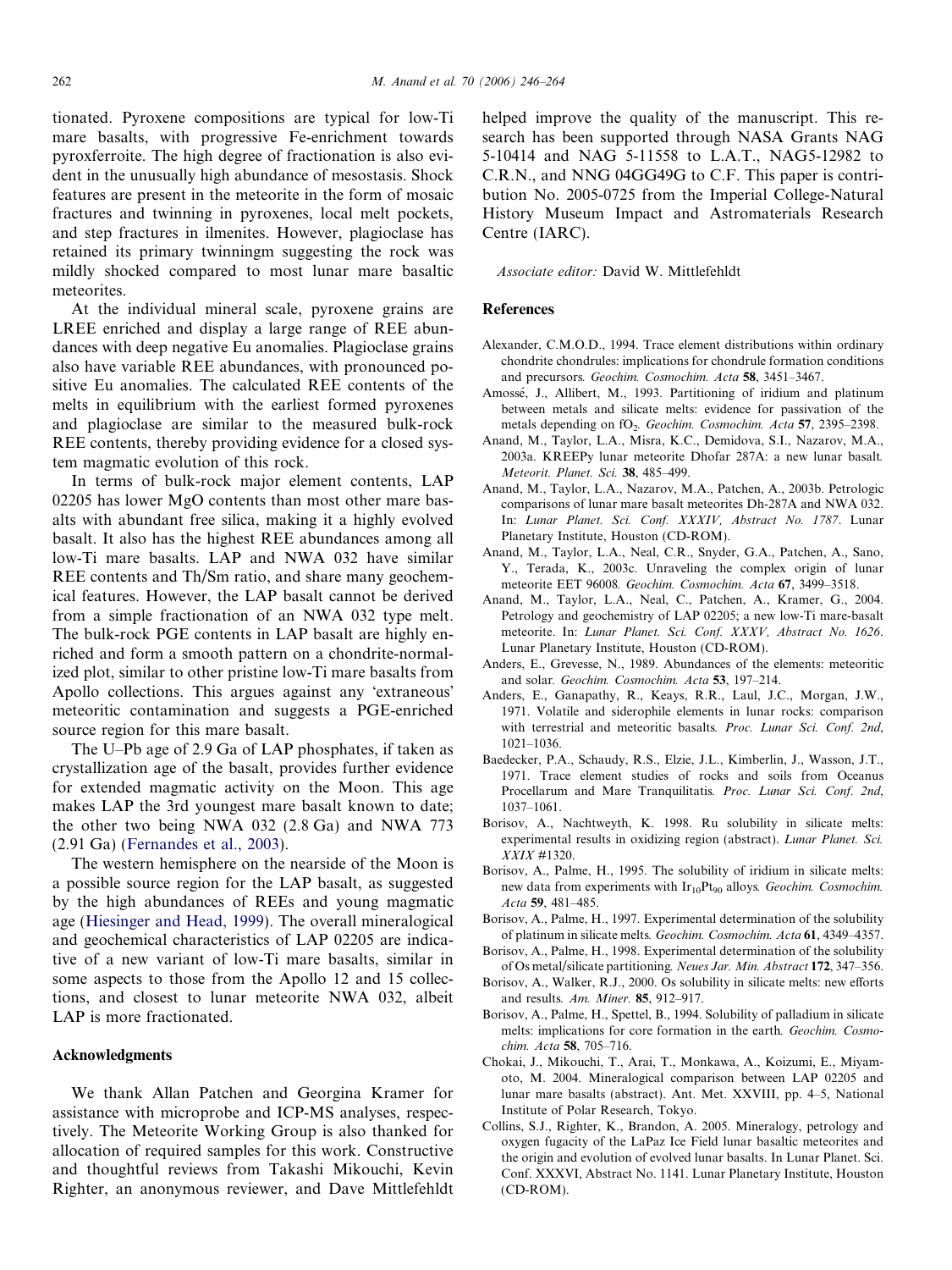- <span id="page-17-0"></span>Crozaz, G., de Chazal, S., Lundberg, L.L., Zinner, E., Pellas, P., Bourt-Denise, M., 1987. Actinides and rare earth elements in chondrites. Meteoritics 22, 362–363.
- Crozaz, G., Floss, C., Wadhwa, M., 2003. Chemical alteration and REE mobilization in meteorites from hot and cold deserts. Geochim. Cosmochim. Acta 67, 4727–4741.
- Day, J.M.D., Pearson, D.G., Taylor, L.A., 2005. <sup>187</sup>Re-<sup>187</sup>Os isotope disturbance in LaPaz Mare basalt meteorites. In: Lunar Planet. Sci. Conf. XXXVI, Abstract No. 1424. Lunar Planetary Institute, Houston (CD-ROM).
- Delano, J.W., 1980. Chemistry and liquidus phase relations of Apollo 15 red glass: implications for the deep lunar interior. Proc. Lunar Planet. Sci. Conf. 11th, 251–288.
- Delano, J.W., Ringwood, A.E., 1978. Siderophile elements in the lunar highlands: nature of the indigenous component and implications for the origin of the Moon. Proc. Lunar Planet. Sci. Conf. 9th, 111–119.
- Drake, M.J., Weill, D.F., 1975. The partition of Sr, Ba, Ca, Y,  $Eu^{2+}$  $Eu<sup>3+</sup>$ , and other REE between plagioclase feldspar and magmatic silicate liquid: an experimental study. Geochim. Cosmochim. Acta 39, 689–712.
- El Goresy, A., 1976. Oxide minerals in lunar rocks. In: Rumble, D. (Ed.), Oxide minerals, Mineralogical Society of America. pp. EG1–43.
- Ely, J.C., Neal, C.R., O'Neill Jr., J.A., Jain, J.C., 1999. Quantifying the platinum group elements (PGEs) and gold in geological samples using cation exchange pretreatment and ultrasonic nebulization inductively coupled plasma-mass spectrometry (USN-ICP-MS), Chem. Geol. (157), 219–234.
- Ertel, W., O'Neill, H.St.C., Sylvester, P.J., Dingwell, D.B., 1999. Solubilities of Pt and Rh in a haplobasaltic silicate melt at 1300ûC. Geochim. Cosmochim. Acta 63, 2439–2449.
- Fagan, T.J., Taylor, G.J., Keil, K., Bunch, T.E., Wittke, J.H., Korotev, R.L., Jolliff, B.L., Gillis, J.J., Haskin, L.A., Jarosewich, E., Clayton, R.N., Mayeda, T., Fernandes, V.A., Burgess, R., Turner, G., Eugster, O., Lorenzetti, S., 2002. Northwest Africa 032: product of lunar volcanism. Meteorit. Planet. Sci. 37, 371–394.
- Fernandes, V.A., Burgess, R., Turner, G., 2003. <sup>40</sup>Ar-<sup>39</sup>Ar chronology of lunar meteorites Northwest Africa 032 and 773. Meteorit. Planet. Sci. 38, 555–564.
- Floss, C., Crozaz, G., 1991. Ce anomalies in the LEW 85300 eucrite: evidence for REE mobilization during Antarctic weathering. Earth Planet. Sci. Lett. 107, 13–24.
- Floss, C., Jolliff, B., 1998. Rare Earth Element Sensitivity Factors in Calcic Plagioclase (Anorthite). Secondary Ion Mass Spectrometry, SIMS XI, 785–788.
- Ghiorso, M.S., Sack, R.O., 1995. Chemical mass transfer in magmatic processes. IV.A Revised and internally consistent thermodynamic model for the interpolation and extrapolation of liquid–solid equilibria in magmatic systems at elevated temperatures and pressures. Contrib. Miner. Petrol. 119, 197–212.
- Giguere, T., Taylor, G.J., Hawke, B.R., Lucey, P.G., 2000. The titanium contents of lunar mare basalts. Meteorit. Planet. Sci. 35, 193–200.
- Grove, T., Walker, D., 1977. Cooling histories of Apollo 15 quartznormative basalts. Proc. Lunar Sci. Conf. 8th, 1501–1520.
- Hiesinger, H., Head, J.W., III 1999. Ages of Oceanus Procellarum basalts and other nearside mare basalts. Workshop on the New Views of the Moon II: Understanding the Moon Through the Integration of Diverse Datasets. Abstract No. 8030. Lunar Planetary Institute, Houston (CD-ROM).
- Hess, P.C., Rutherford, M.J., Campbell, H.W., 1978. Ilmenite crystallization in non-mare basalt: genesis of KREEP and high-Ti mare basalt. Proc. Lunar Sci. Conf. 9th, 705–724.
- Hsu, W. 1995. Ion Microprobe Studies of the Petrogenesis of Enstatite Chondrites and Eucrites. Ph.D. thesis. Washington University, St. Louis.
- Jolliff, B.L., Haskin, L.A., Colson, R.O., Wadhwa, M., 1993. Partitioning in REE-saturating minerals: Theory, experiment, and modeling of whitlockite, apatite, and evolution of lunar residual magmas. Geochim. Cosmochim. Acta 57, 4069–4094.
- Jolliff, B.L., Zeigler, R.A., Korotev, R.L., 2004. Petrography of lunar meteorite LAP 02205, a new low-Ti basalt possibly launch paired with NWA 032. In: Lunar Planet. Sci. Conf. XXXV, Abstract No. 1438. Lunar Planetary Institute, Houston (CD-ROM).
- Joy, K.H., Crawford, I.A., Russell, S.S., Kearsley, A. 2004. Mineral chemistry of LaPaz Ice Field 02205—A new lunar basalt. In Lunar Planet. Sci. Conf. XXXV, Abstract No. 1545. Lunar Planetary Institute, Houston (CD-ROM).
- Koeberl, C., Kurat, G., Brandstatter, F., 1993. Gabbroic lunar meteorites Asuka-881757 (Asuka-31) and Yamato-793169: Geochemical and mineralogical study. In: NIPR Symp. Antarct. Meteorites, VI, pp. 14–34.
- Korotev, R.L., Zeigler, R.A., Jolliff, B.L., 2004. Compositional constraints on the launch pairing of LAP 02205 and PCA 02007 with other lunar meteorites. In: Lunar Planet. Sci. Conf. XXXV, Abstract No. 1416. Lunar Planetary Institute, Houston (CD-ROM).
- Lindstrom, M.M., Crozaz, G., Zinner, E., 1985. REE in phosphates from lunar highland cumulates: an ion microprobe study (abstract). Lunar Planet Sci. XVI, 493–494.
- Ludwig, K.R., 2001. Users Manual for Isoplot/Ex v. 2.49: A Geochronological Toolkit for Microsoft Excel. Berkeley Geochronology Center Special Publication No. 1a.
- McDonough, W.F., Sun, S.-S., 1995. The composition of the Earth. Chem. Geol. 120, 223–254.
- McKay, G., Wagstaff, J., Yang, S.-R., 1986. Clinopyroxene REE distribution coefficients for shergottites: the REE content of the Shergotty melt. Geochim. Cosmochim. Acta 50, 927–937.
- McSween, H.Y., Eisenhour, D.D., Taylor, L.A., Wadhwa, M., Crozaz, G., 1996. QUE94201 shergottite: crystallization of a Martian basaltic magma. Geochim. Cosmochim. Acta 60, 4563–4569.
- Mikouchi, T., Chokai, J., Arai, T., Koizumi, E., Monkawa, A., Miyamoto, M., 2004. LAP 02205 lunar meteorite: lunar mare basalt with similarities to the Apollo 12 ilmenite basalt. In: Lunar Planet. Sci. Conf. XXXV, Abstract No. 1548. Lunar Planetary Institute, Houston (CD-ROM).
- Neal, C.R., 2001. Interior of the Moon: the presence of garnet in the primitive deep lunar mantle. J. Geophys. Res. Planet 106, 27865–27885.
- Neal, C.R., Kramer, G. 2003. The composition of KREEP: A detailed study of KREEP basalt 15386. In Lunar Planet. Sci. Conf. XXXIV, Abstract No. 2023. Lunar Planetary Institute, Houston (CD-ROM).
- Neal, C.R., Taylor, L.A., 1989. Metasomatic products of the lunar magma ocean: The role of KREEP dissemination. Geochim. Cosmochim. Acta 53, 529–541.
- Neal, C.R., Taylor, L.A., 1991. Evidence for metasomatism of the lunar highlands and the origin of whitlockite. Geochim. Cosmochim. Acta 55, 2965–2980.
- Neal, C.R., Taylor, L.A., 1992. Petrogenesis of mare-basalts: a record of lunar volcanism. Geochim. Cosmochim. Acta 56, 2177–2211.
- Neal, C.R., Hacker, M.D., Snyder, G.A., Taylor, L.A., Liu, Y.-G., Schmitt, R.A., 1994. Basalt generation at the Apollo 12 site, Part 1: new data, classification, and re-evaluation. Meteoritics 29, 334– 348.
- Neal, C.R., Ely, J.C., Jain, J.C., 2001. The siderophile element budget of the Moon: A reevaluation, Part I. In: Lunar Planet. Sci. Conf. XXXII, Abstract No. 1658. Lunar Planetary Institute, Houston (CD-ROM).
- Norman, M.D., Bennett, V.C., Ryder, G., 2002. Targeting the impactors: siderophile element signatures of lunar impact melts from Serenitatis. Earth Planet. Sci. Lett. 202, 217–228.
- Nyquist, L.E., Shih, C.-Y., Reese, Y., Bogard, D.D., 2005. Age of lunar meteorite LAP 02205 and implications for impact-sampling of planetary surfaces. In Lunar Planet. Sci. Conf. XXXV, Abstract No. 1374. Lunar Planetary Institute, Houston (CD-ROM).
- Papike, J.J., Hidges, F.N., Bence, A.E., Cameron, M., Rhodes, J.M., 1976. Mare basalts: crystal chemistry, mineralogy, and petrology. Rev. Geophys. Space Phys. 14, 475–540.
- Phinney, W.C., Morrison, D.A., 1990. Partition coefficients for calcic plagioclase: implications for Archean anorthosites. Geochim. Cosmochim. Acta 54, 1639–1654.